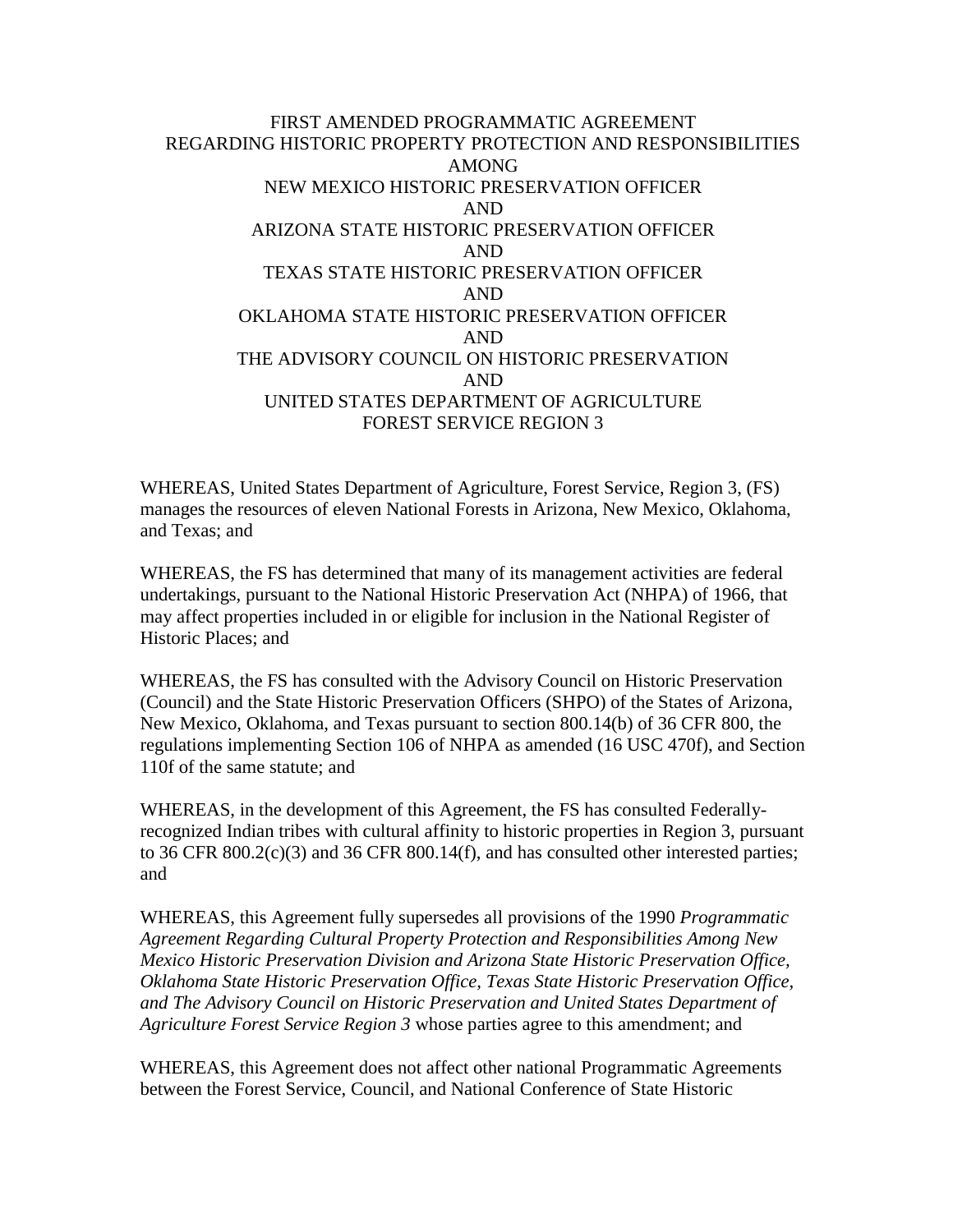Preservation Officers and does not affect Region 3's 2001 *Programmatic Agreement Among USDA Forest Service, Southwestern Region and Arizona State Historic Preservation Officer and New Mexico State Historic Preservation Officer and Advisory Council on Historic Preservation Regarding Wildland Urban Interface Hazardous Fuels Reduction Projects*,

WHEREAS, the consulting parties share a common desire to develop a flexible, programmatic approach for implementing Section 106 of NHPA that will satisfactorily take into account the effects of FS undertakings on historic properties, provide for appropriate tribal consultation and public participation, minimize redundant documentation, and reduce the need for case-by-case review of routine land management activities when historic properties will not be affected or when standard protocols and treatments can be applied.

NOW THEREFORE, the FS, the Council and the SHPOs agree that the FS shall administer its activities subject to Section 106 of the National Historic Preservation Act in accordance with the following stipulations:

#### **Stipulations**

#### **I. Management of Historic Properties**

A. The FS shall continue to preserve and foster appreciation for the historic properties it manages through implementation of the Forest Service's National heritage strategy (*Heritage: It's About Time, A National Strategy, 1999)* and its objectives: to protect and preserve significant historic properties; to share their values with the American people; and to contribute relevant information and historical perspectives to natural resource management.

B**.** The FS shall utilize the greater flexibility and efficiencies provided by this Agreement, with respect to Section 106 of NHPA, to further the implementation of Section 110, including non-project inventory, National Register evaluations and nominations, site inspections and monitoring, site stabilization and maintenance, public interpretation and outreach, and analysis and synthesis of what is being learned about the prehistory and history forest lands, including development and update of heritage and ethnographic overviews.

C. Individual National Forests in Region 3 are encouraged to develop or update Forest heritage resource management plans in response to E.O. 13287 (Preserve America) and the Forest Plan revision process. Such plans should describe each Forest's proposed approach, priorities, and schedule for achieving measurable progress in meeting the FS Heritage Strategy, E.O. 13287, and Section 110 goals identified pursuant to Stipulation I.B. Recommended topics include: heritage resource identification, evaluation, nomination, condition, protection, maintenance, use, research interpretation, consultation , public outreach, and community partnerships/heritage tourism opportunities. Forests should consult with the SHPO of the affected state and Indian tribes that may ascribe traditional cultural and religious significance to affected properties in developing and finalizing heritage resource management plans.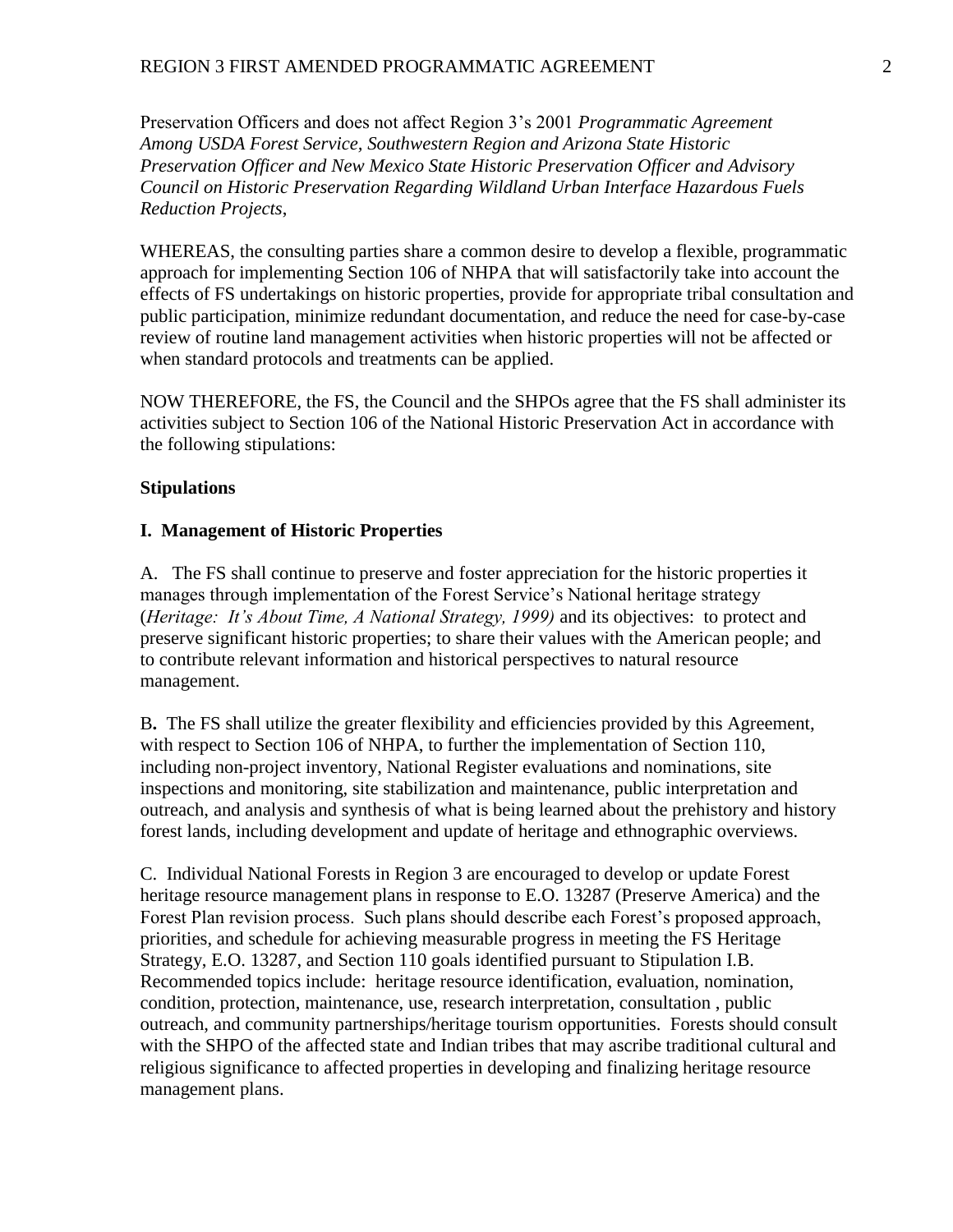D. The FS shall continue to manage historic properties in accordance with the direction in Forest Land Management Plans and in conformance with the standards in the Region 3 Manual Supplement (FSM 2361) and Handbook (FSH 2309.2). Copies of any proposed amendments to the manual and handbook will be forwarded to the SHPOs of the affected states, the Council, and to interested tribes if the amendment has the potential to affect properties of interest to them. These parties will be provided a minimum of 30 calendar days to comment on proposed changes. Any objections provided to the FS within the review period will be addressed in accordance with Stipulation XII.

#### **II. Public Participation**

A. The FS shall seek and consider the views of the public in a manner that reflects the nature and complexity of each undertaking and its potential effects on historic properties and the likely interest of the public in the effects on historic properties. The FS shall use its procedures for public involvement under the National Environmental Policy Act (NEPA) to solicit information and concerns about historic properties from members of the public. The FS will ensure that an appropriate level of public involvement is provided, in accordance with 36 CFR 800.2(d)(3). The FS will ensure that environmental documents include information on historic properties that will be affected by the proposed action and alternatives, consistent with Section 304 of NHPA and Section 9 of the Archaeological Resources Protection Act (ARPA).

B. The FS shall ensure public access to findings made pursuant to this Agreement, consistent with Section 304 of NHPA and Section 9 of ARPA, and will consider comments or objections by members of the public in a timely manner.

#### **III. Tribal Consultation**

A. In accordance with Section 101(d)(6)(B) and Section 110 of NHPA, the FS shall consult with Indian tribes that attach traditional religious and cultural significance to historic properties that may be affected by FS undertakings. The FS shall use the principles in the USDA Forest Service policy, *Consultation with American Indian and Alaska Native Tribes* (FSM 1563.06) to guide its tribal consultation procedures and relationships. This policy underscores the unique legal and political relationship the United States Government has with federally-recognized Indian tribes, including trust responsibilities, government-to-government relationships, consultation responsibilities (E.O. 13175, "Consultation and Coordination with Indian Tribal Governments") and protection of sacred sites (E.O. 13007, "Indian Sacred Sites").

B. As early as possible in the planning process, but no later than the identification stage, the FS shall consult with Indian tribes to determine if any historic properties of traditional cultural or religious significance are present within an undertaking's area of potential effect. The FS shall ensure that Indian tribes receive quarterly NEPA lists of proposed actions and that Indian tribes are maintained on NEPA mailing lists. In addition, the FS shall utilize periodic meetings, supplemental project lists, and project-specific consultation requests as needed to assure that Indian tribes have the opportunity to identify historic property concerns and to participate as consulting parties in all aspects of consultation for projects that are of interest to them.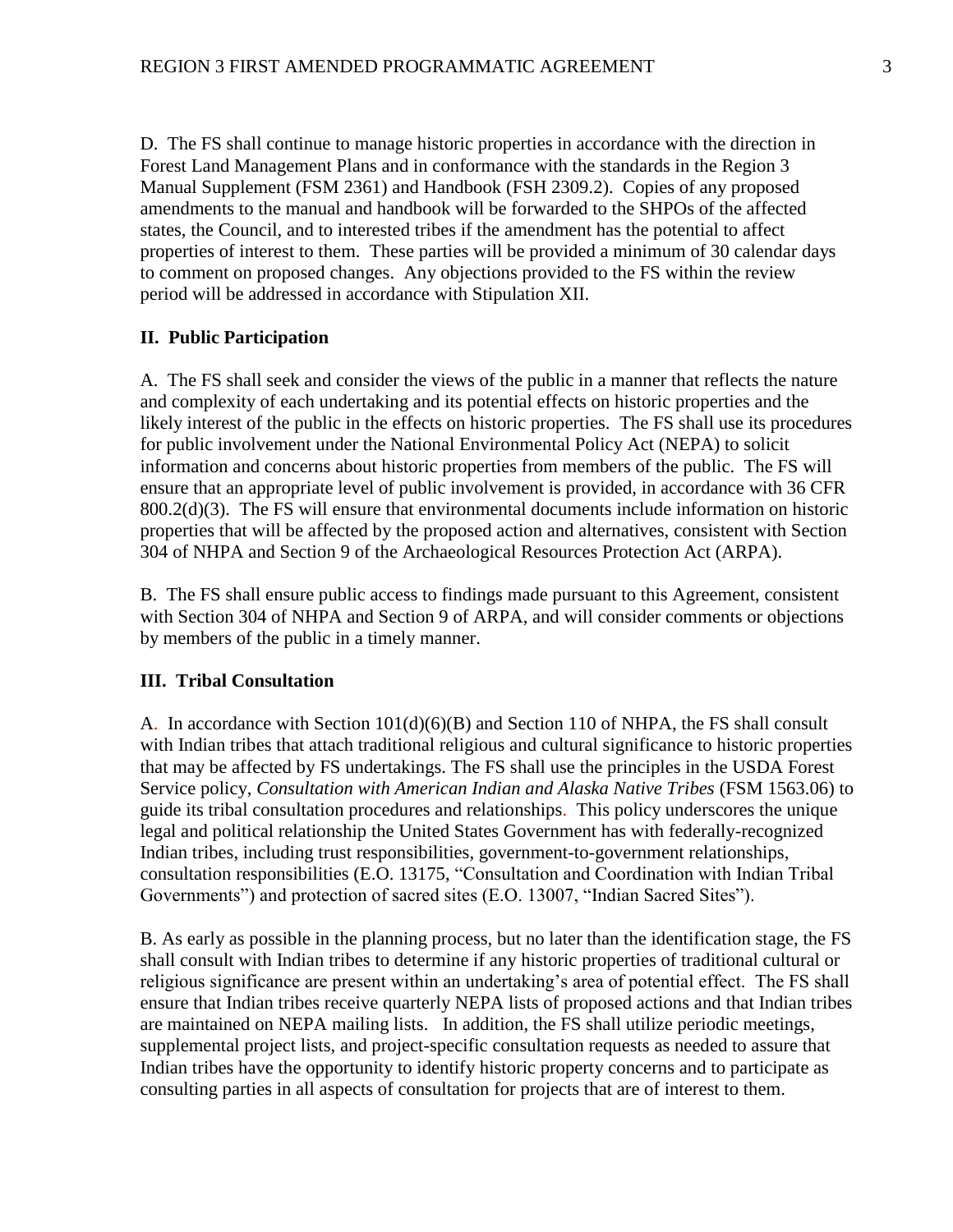C. When it is determined that an undertaking may affect a property identified by a Tribe as having traditional cultural or religious significance, the FS shall consult further with the Tribe regarding the identification, evaluation, assessment of effects, and the resolution of adverse effects, if applicable, with respect to the property.

D. Indian tribes contacted and tribal concerns and recommendations derived from the consultation process shall be documented and addressed in the inventory report and NEPA project file, consistent with the confidentiality considerations in III.G.

E. In accordance with 36 CFR  $800.2(c)(ii)(E)$ , Forests are encouraged to develop consultation Memoranda of Understanding (MOU) with Indian tribes. Such MOUs will recognize government-to-government relationships and will specify how individual Indian tribes wish to be consulted in the Section 106 process. Copies of signed MOUs will be provided to the SHPOs in the affected states and the Council.

F. The FS will coordinate tribal consultation under this Agreement with its consultation responsibilities under other statutes, including the Native American Graves Protection and Repatriation Act (NAGPRA) and ARPA.

G. The FS shall be sensitive to tribal concerns and rights regarding confidentiality and privacy and shall protect sensitive information to the fullest extent permitted by law, using applicable provisions and exemptions of Section 304 of NHPA, Section 9 of ARPA, and Section (b) of the Freedom of Information Act.

H. The FS does not conduct undertakings on tribal lands; however if the FS determines that one of its undertakings may affect historic properties on tribal lands, and the tribe has assumed the responsibilities of the SHPO under Section 101(d)(2) of NHPA, the FS shall consult with the Tribal Historic Preservation Officer in accordance with 36 CFR 800.2(c)(2)(A) regarding effects on those properties and shall follow the consultation procedures in 36 CFR 800 rather than the procedures in this Agreement.

## **IV. Programmatic Consultation**

A. Undertakings Subject to Consultation

1. Standard Consultation. The FS shall carry out the review requirements of this Agreement on all classes of undertakings that have the potential to affect historic properties and are not specifically exempted from standard review pursuant to Stipulations IV.A.2, 3, 4 and 5. Appendix A, Section I, includes examples of undertakings that require case-by-case review. This list is not exhaustive and may be revised or updated as needed by mutual written agreement of the FS and the SHPOs.

2. Exemptions. Those categories of undertakings listed in Appendix A, Section II,are exempt from further review or consultation. These include categories of undertakings for which the potential effects on historic properties are foreseeable and likely to be minimal. Appendix A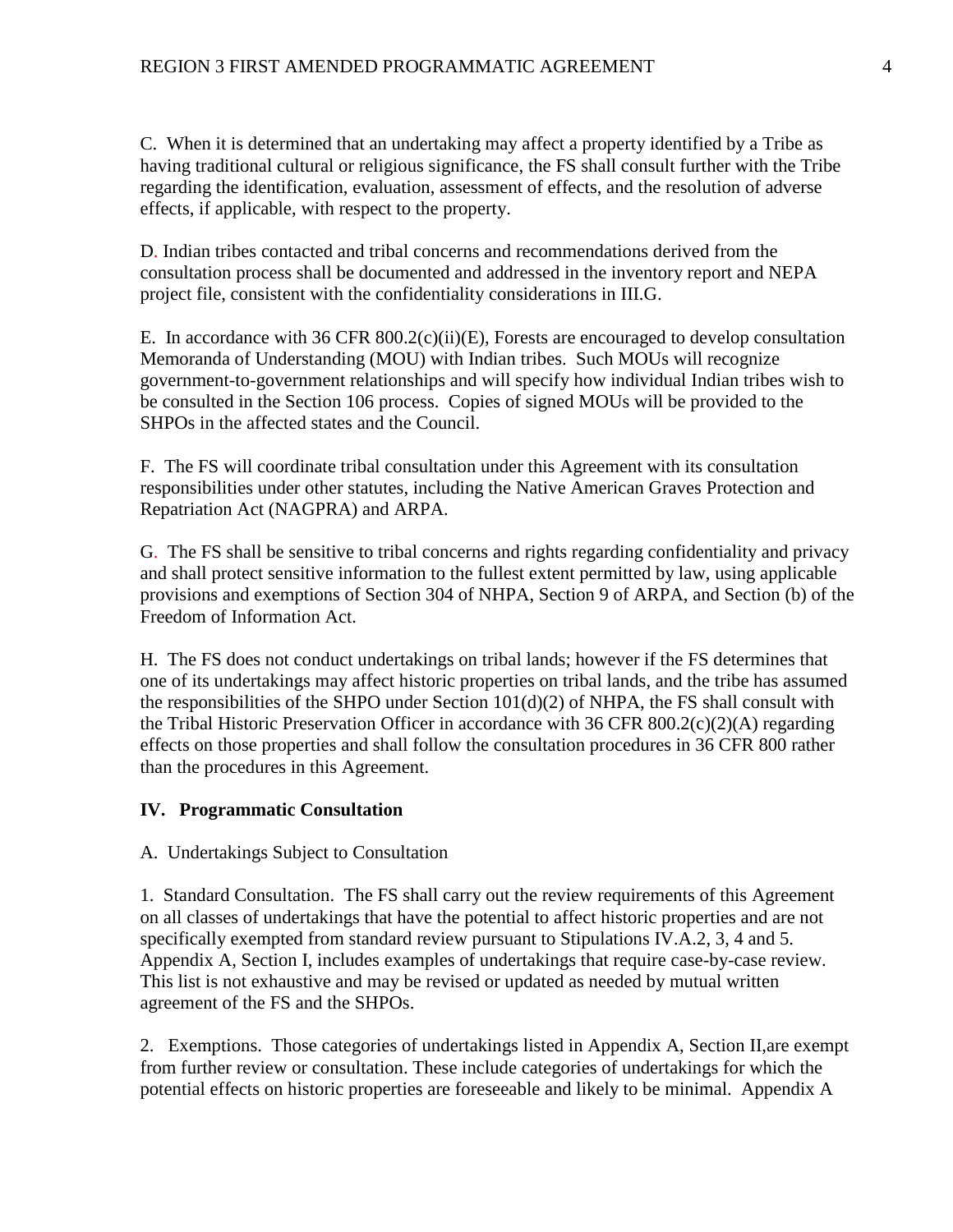Section II may be revised or updated as needed by mutual written agreement of the FS and the SHPOs. This will include consultation with Indian tribes if the proposed exemptions have the potential to affect properties of traditional cultural and religious significance. A Forest may elect to consult on an otherwise exempt undertaking.

3. Screened Exemptions. Undertakings listed in Appendix A, Section III, will be reviewed by the Forest Archaeologist to determine if they have the potential to affect historic properties. If not, they shall be exempt from further review. If the Forest Archaeologist determines that a particular undertaking, because of its nature or location, has the potential to affect historic properties, that undertaking shall not be considered exempt but shall be subject to the review requirements of Stipulation V. Appendix A (III) may be revised or updated as needed by mutual written agreement of the FS and all signatory SHPOs.

4. Standard Consultation Protocols. The FS, in consultation with SHPOs and the Council, may develop standard consultation protocols for certain classes of undertakings where effects on historic properties and resulting protection and treatment measures are similar and repetitive. In such consultation protocols, the FS shall consult with Indian tribes if the proposed protocol has the potential to affect properties of interest to them, and with other parties that have a demonstrated interest in the class of undertakings or historic properties. Such protocols will specify procedures for the identification, evaluation, and treatment of historic properties with respect to Section 106. Upon mutual written agreement by the FS, the SHPOs of the affected state(s), and Council, such protocols shall be appended to this Agreement and may be followed in lieu of standard case-by-case consultation for the specified class of undertakings. Appendix D contains a Standard Consultation Protocol for Bark Beetle Infestation Projects on Arizona National Forests.

Within 90 days of execution of the Agreement by the Council, the FS shall initiate and diligently pursue development of a standard consultation protocol for fence construction and road maintenance projects on National Forests in New Mexico. The FS will consult with the New Mexico SHPO, the Council, interested Indian tribes, and other interested parties and will make every effort to reach agreement on the protocol and append it to this Agreement by October 1, 2004.

5. Standard Treatments. The FS, in consultation with SHPOs and the Council, may develop standard treatment or mitigation measures for certain classes of undertakings where effects on historic properties are similar and repetitive. In such treatment protocols, the FS shall consult with Indian tribes if the proposed treatment has the potential to affect properties of interest to them, and with other parties that have a demonstrated interest in the class of historic properties. Upon mutual written agreement by the FS, the SHPO $(s)$  of the affected state $(s)$ , and Council, such standard treatments shall be appended to this Agreement and may be followed in lieu of standard case-by-case consultation for the specified class of undertakings or properties.

6. Emergency Situations. The FS will follow the procedures in 36 CFR 800.12 in responding to emergency situations unless a standard consultation protocol has been developed pursuant to Stipulation IV.A.4.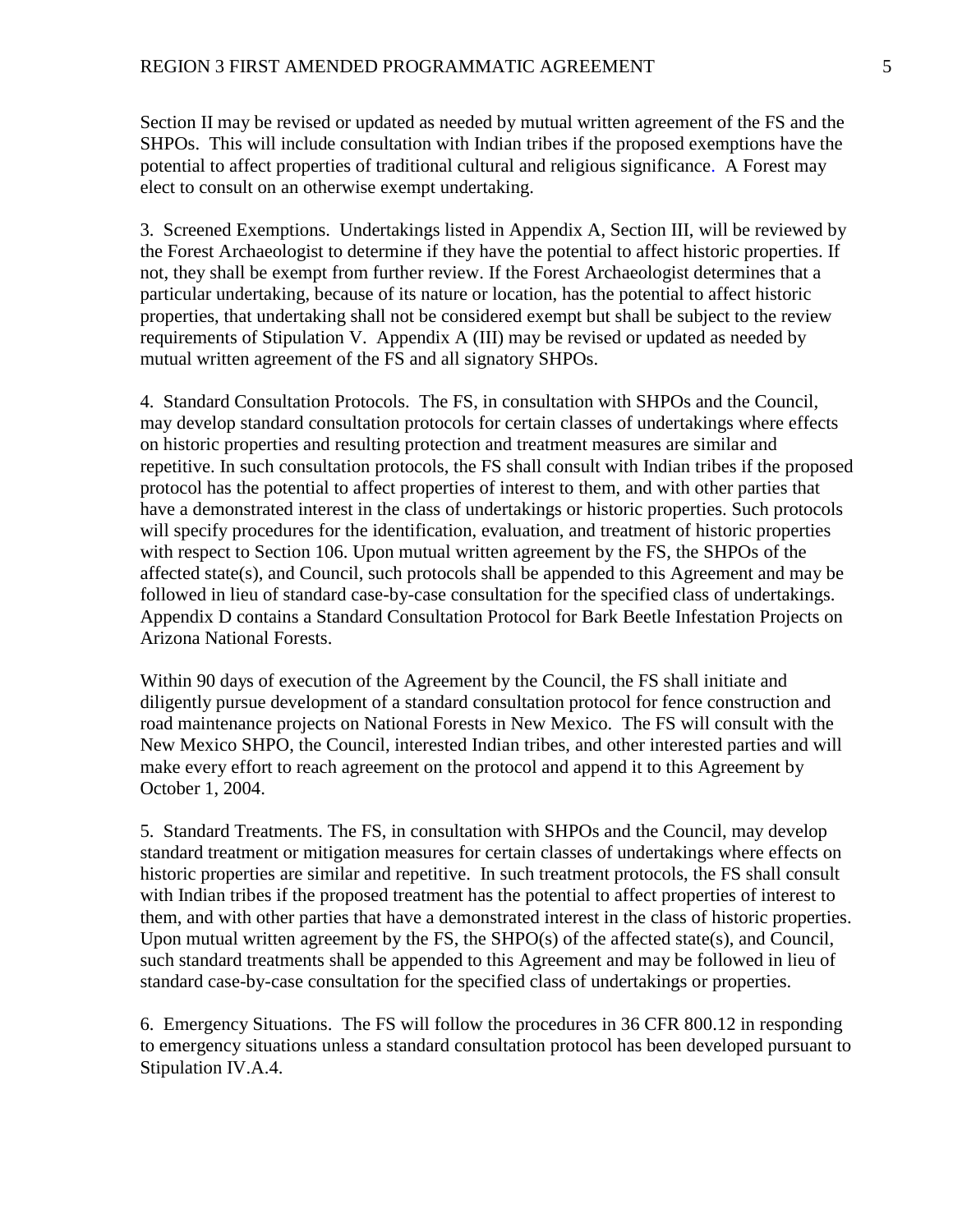#### B. Land Management Planning

The FS will continue to afford the SHPO, Council, Indian tribes, and interested organizations and individuals, as appropriate, an opportunity to provide input during development of land management planning documents developed under the National Environmental Policy Act (NEPA) pursuant to 40 USC 1500. The FS shall consult under this Agreement regarding any plans that authorize on-the-ground activities that have the potential to affect historic properties.

## **V. Consultation Procedures**

For undertakings not exempt from standard review pursuant to Stipulations IV.A. 2, 3, 4 or 5, above, the FS shall complete the following steps. Where appropriate these steps will be carried out in consultation with Indian tribes and other consulting parties identified in consultation with the SHPO with jurisdiction.

A. Project Planning and Decisions. The FS will ensure that Section 106 consultation is completed prior to making a final decision to approve a proposed action. To the maximum extent possible, this process will be completed at the earliest stage of planning or decisionmaking.

B. Determination of Area of Potential Effect

The FS shall determine an undertaking's area of potential effect taking into consideration any information provided by Indian tribes, the SHPO(s), other consulting parties, and the public. If any question exists as to an undertaking's area of potential effect, the FS shall consult the SHPO in making this determination. The FS will consider the direct, indirect, and cumulative impacts that an undertaking may have on historic properties in the area of potential effect. The FS will consider the potential effects an undertaking may have on historic properties located on federal and non-federal land, taking into consideration the scale and nature of the undertaking, the extent of federal involvement, and the nature and extent of potential effects on historic properties.

C. Determination of Appropriate Level of Identification Efforts.

1. When the FS proposes to perform a 100% (Complete) inventory of an undertaking's area of potential effect, no consultation with the SHPO regarding the level of inventory or extent of survey will be required.

2. Based upon existing inventory information, the FS may determine that further inventory will not be necessary for the area of potential effect if a 100% inventory has previously been performed and if the fieldwork and report are consistent with current professional standards. Inventories more than ten years old will be evaluated and considered for re-examination if they do not reflect current standards and knowledge levels. The FS will provide references to prior reports and will document a decision not to conduct further inventory.

3. When the FS proposes to perform a less than 100% inventory of the area of potential effect, the SHPO will be given an opportunity to comment on the proposed level, extent, and design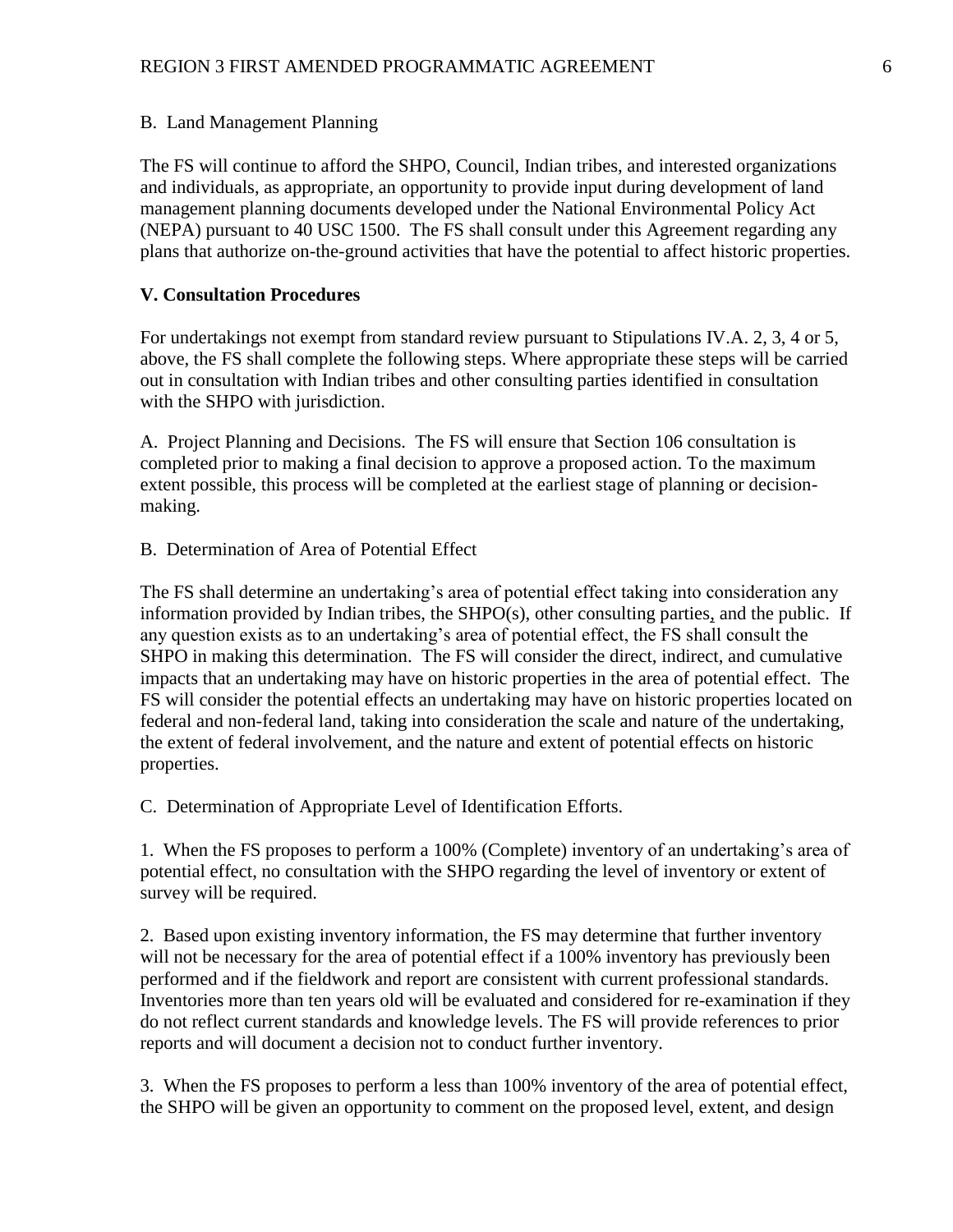of inventory. The SHPO will respond within 15 calendar days of receipt of the FS's sample inventory design. The FS will address SHPO comments in making a final determination of the design of the inventory. Alternatively, a Forest may opt to develop a Forest-wide inventory strategy or an inventory strategy for certain classes of undertakings in consultation with the SHPO. Once an inventory strategy has been approved by the SHPO(s) of the affected state(s), the FS may apply that strategy to applicable undertakings without prior consultation with the SHPO.

4. The Forest Archaeologist or FS professional cultural resource specialist with delegated report review responsibilities shall ensure that all identification activities and inventory reports reasonably conform to the Secretary of the Interior's Standards and Guidelines for Archaeology and Historic Preservation (48 FR 44720-44723) and meet FS guidelines and any guidelines mutually agreed to with the SHPO(s).

D. Determination of Eligibility

1. Cultural materials that do not meet the site definition contained in the Region 3 Handbook (FSH 2309.24) will be recorded as isolated occurrences. Isolated occurrences will not be evaluated as historic properties under these procedures and will not constrain management of the location where they were found. Isolated occurrences will be recorded in a manner consistent with Forest procedures.

2. The FS and the SHPOs agree that certain classes of properties (Appendix B) may be determined eligible for the National Register of Historic Places for Section 106 purposes based on survey information without further case-by-case SHPO consultation and concurrence. Appendix B may be revised or updated as needed by mutual written agreement among the FS and the SHPOs.

3. The FS shall ensure that properties that will be affected by an undertaking are evaluated conclusively for eligibility for inclusion in the National Register by applying the National Register criteria (36 CFR 63) in consultation with the SHPO and any Indian tribe that attaches religious and cultural significance to the properties. Forests are encouraged to make eligibility determinations for other properties in consultation with the SHPO when possible; however, the eligibility of a property may remain unresolved, provided it is treated as eligible and the property will not be affected by the undertaking.

4. If the FS and SHPO with jurisdiction cannot agree on the eligibility of a property, or if the Council so requests, the FS will obtain a formal determination of eligibility from the Keeper of the National Register, whose decision shall be final.

E. Determination of Effect

1. No properties. When the agreed-upon level of inventory is completed and no properties are present in the area of potential effect, the FS shall document a finding of "no historic properties affected". Except as specified in Stipulations V.E.6 and E.7, the undertaking may proceed following approval of the inventory report by the Forest Archaeologist or other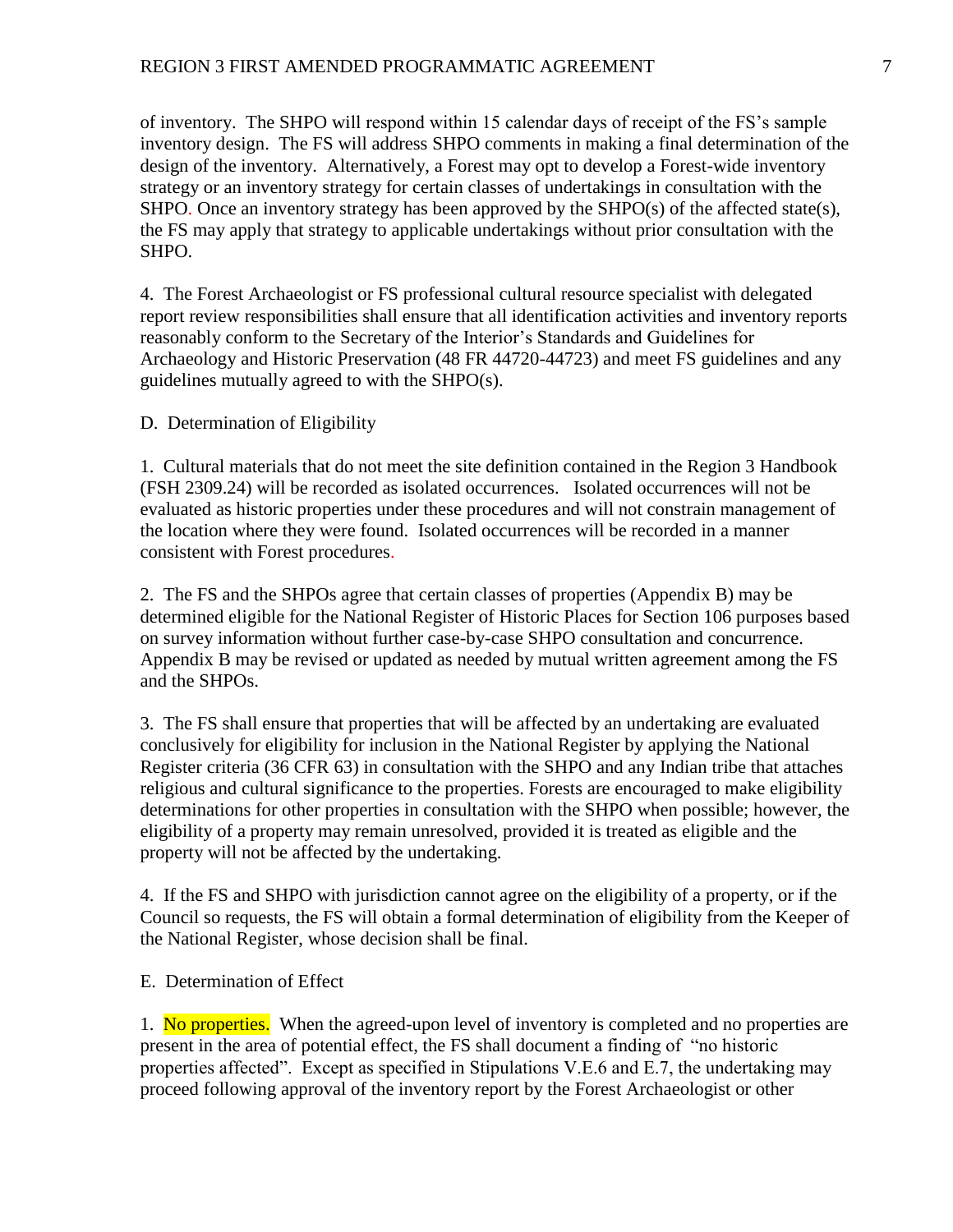authorized FS professional cultural resource specialist and approval of the undertaking by the Forest Supervisor. Inventory documentation will be provided to the SHPO as follows: Arizona, annual listing; New Mexico, transmittal of inventory reports and associated documentation within 30 calendar days; Oklahoma, annual listing; and Texas, annual listing. This submittal schedule may be amended by written agreement between the FS and individual SHPOs. Such agreements once signed shall be appended to and made part of this Agreement and shall supercede the schedule detailed in this paragraph. Copies of the inventory reports will also be available for inspection by Indian tribes and by the public, consistent with the provisions of Section 304 of NHPA and Section 9 of ARPA

2. Properties present, but not affected. When the agreed upon level of inventory is completed and eligible or unevaluated properties are present in the area of potential effect, and the FS determines that the undertaking will not have an effect on any such properties, the FS shall document a finding of "no historic properties affected". Except as specified in Stipulations V.E.6 and E.7, the undertaking may proceed following approval of the inventory report by the Forest Archaeologist or other authorized FS professional cultural resource specialist and approval of the undertaking by the Forest Supervisor. Inventory documentation will be provided to the SHPO as follows: Arizona, annual listing; New Mexico, transmittal of inventory reports and associated documentation within 30 calendar days; Oklahoma, transmittal within 30 calendar days; Texas, transmittal within 30 calendar days. This submittal schedule may be amended by written agreement between the FS and individual SHPOs. Such agreements once signed shall be appended to and made part of this Agreement and shall supercede the schedule detailed in this paragraph. Copies of the inventory reports will also be available for inspection by Indian tribes and by the public, consistent with the provisions of Section 304 of NHPA and Section 9 of ARPA

3. The SHPOs may review a sample of undertakings covered by Stipulations V.E.1 and E.2 and may report the results of such monitoring at the annual meeting or in an annual report to the FS. If problems are found, the SHPO will present recommendations which the FS will consider implementing the following year.

4. No adverse effect. When the FS determines that one or more historic properties may be affected by an undertaking it will apply the criteria of adverse effect from the Council's regulations (36 CFR 800.5[a]) to determine if the effect will be adverse. If the effect will not be adverse, the FS shall provide the inventory documentation and proposed "no adverse effect" finding to the SHPO and other consulting parties. The SHPO shall have 30 days from receipt to review the finding. If the SHPO agrees with the finding the FS may proceed with the undertaking in accordance with the proposed conditions or treatment measures. If the SHPO fails to respond within the 30-day review period, the FS may proceed with the undertaking in accordance with the proposed conditions or treatment measures provided there are no unresolved objections from other consulting parties. If the SHPO objects and the objection cannot be resolved, or if the SHPO fails to respond and unresolved objections from other consulting parties exist, the FS shall seek the views of the Council to resolve the objection.

5. Adverse effect. If the FS finds, in consultation with the SHPO that the undertaking will have an "adverse effect" on historic properties, the FS shall notify the Council as specified in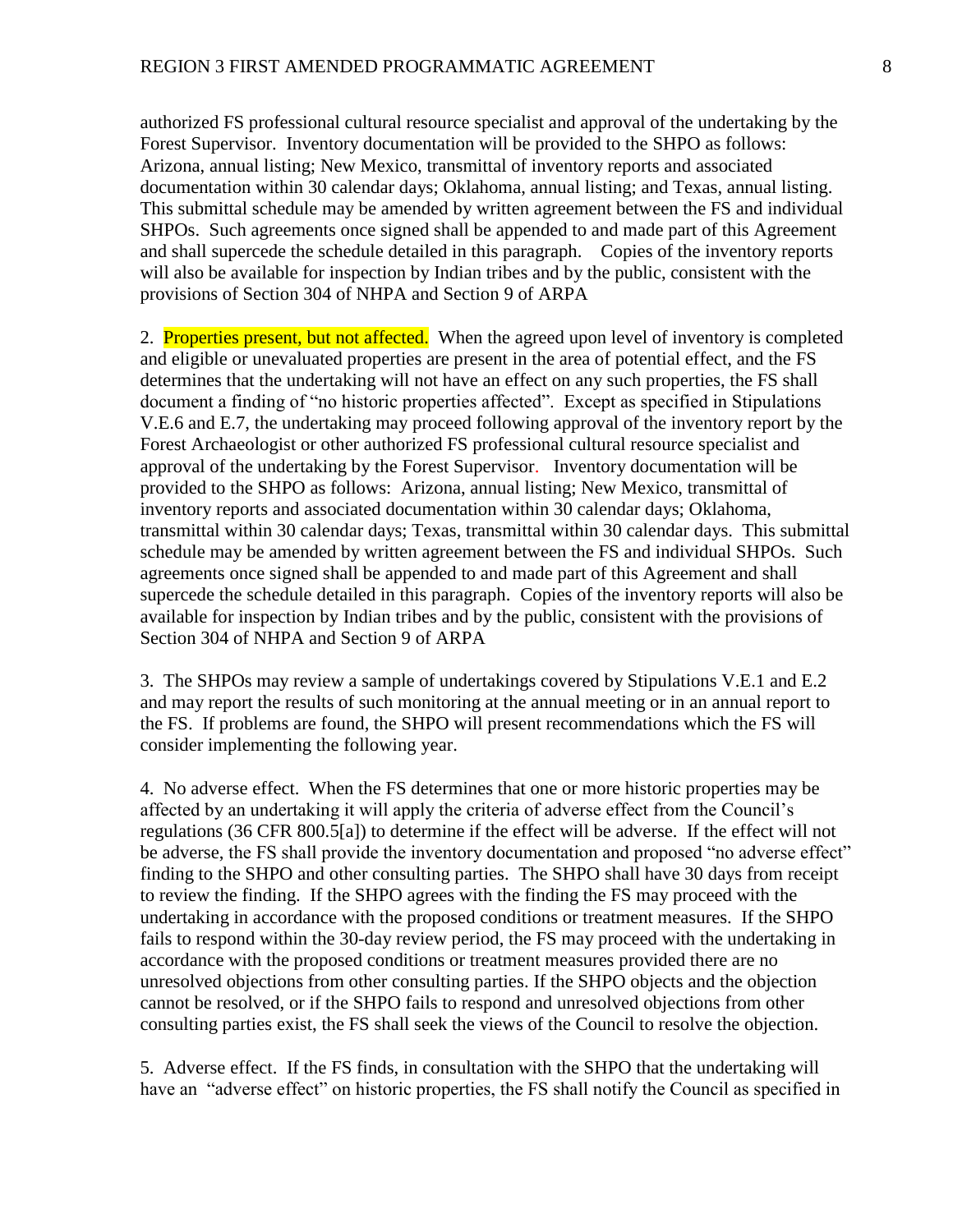Section VII and shall resolve adverse effects following the procedures in 36 CFR 800.6 or any applicable standard treatment or standard consultation protocol developed pursuant to Stipulations IV.A.4 or IV.A.5 of this Agreement.

6. Notwithstanding the provisions in Stipulations V.E.1 and E.2, the FS shall submit for case-by-case SHPO review, prior to approval of the undertaking, inventory reports for any undertaking where:

- a. the FS chooses to consult case-by-case,
- b. a substantial public concern exists about effects of the project on historic properties such that the expedited review procedures in this Agreement cannot ensure that those concerns will be adequately considered,
- c. a disagreement exists with an Indian tribe concerning effects on a property of traditional cultural or religious significance to the tribe,
- d. a SHPO or the Council requests that the FS consult case-by-case based on a substantial concern that historic properties may be adversely affected, or
- e. a National Historic Landmark may be affected.

7. Reports for any inventory comprising more than 50 acres performed by an unsupervised paraprofessional will be reviewed and approved by the Forest Archaeologist and submitted to the SHPO for review prior to approval to implement the undertaking. Paraprofessionals will only perform surveys over 100 acres if directly supervised by a professional cultural resource specialist.

8. The FS will suspend any undertaking that does not conform to the conditions of this agreement and will consult as needed with the SHPO, the Council, and others if applicable, to bring the undertaking into conformance.

## **VI. Post-review Discoveries**

The FS shall follow the procedures in 36 CFR 800.13 for post-review discoveries if historic properties are discovered or if unanticipated effects on historic properties are found after the FS has completed Section 106 consultation for the undertaking.

## **VII. Council Participation**

A. The FS and SHPOs may seek advice, guidance and assistance from the Council concerning the application of this Agreement to specific undertakings, including the resolution of disagreements, whether or not the Council is formally involved in the review of the undertaking.

B. The FS shall notify and afford the Council an opportunity to participate in consultation to resolve adverse effects pursuant to the procedures in the Council's regulations (36 CFR  $800.6(a)(1)$ , and when it proposes to develop a Programmatic Agreement for one or more undertakings.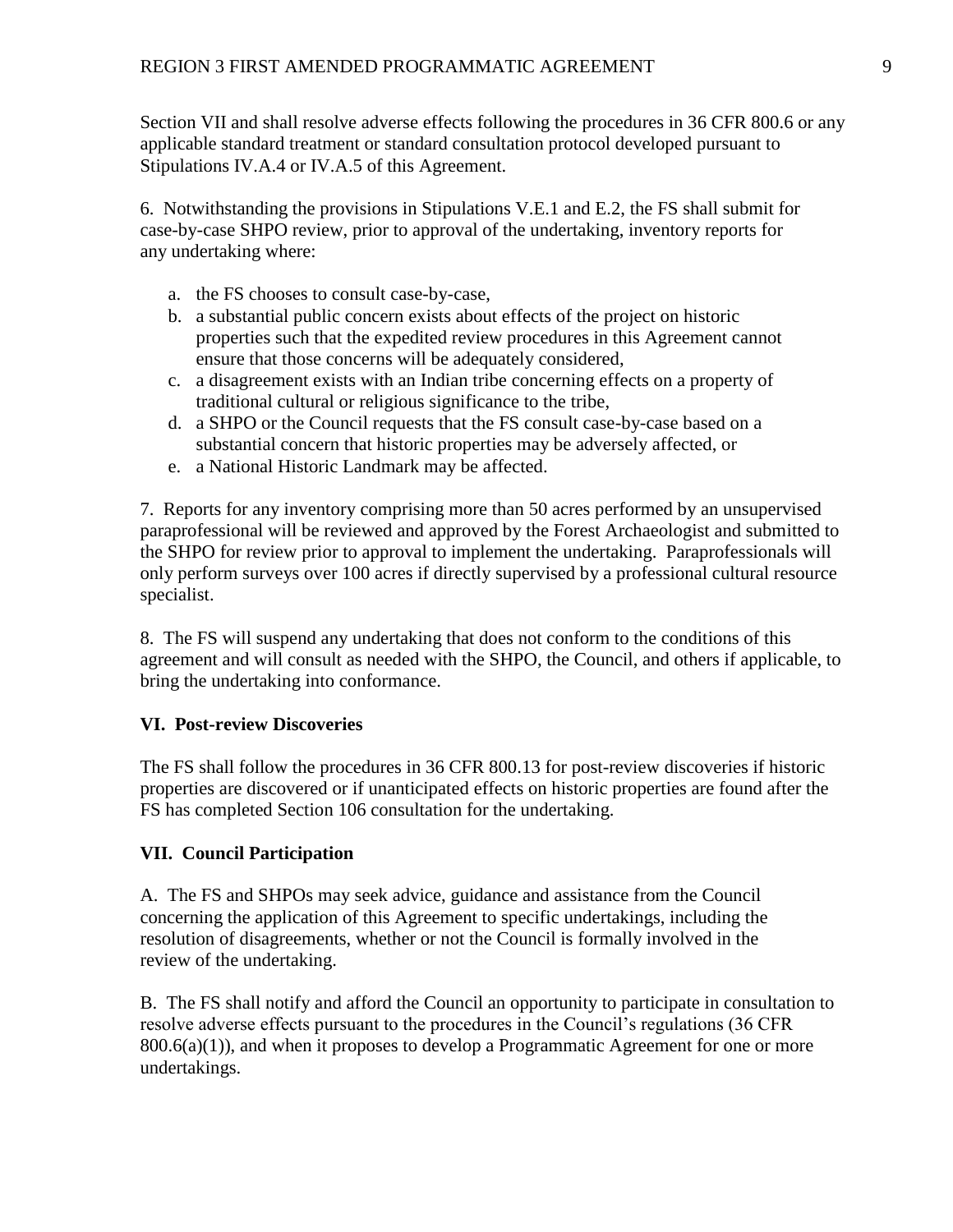C. In deciding whether to enter the consultation process, the Council will be guided by the criteria found in 36 CFR 800, Appendix A. For adverse effect findings that the Council declines to participate in, the FS and the SHPO may execute a Memorandum of Agreement (MOA) without Council participation and file the executed MOA with the Council prior to proceeding with the undertaking to document completion of the consultation process.

D. When the FS and the SHPO cannot reach agreement on the resolution of adverse effects for an undertaking, the FS shall request that the Council enter the Section 106 process.

E. When the SHPO and FS do not agree on a proposed "no historic properties affected" or "no adverse effect" finding, the FS shall request that the Council review the proposed finding and notify the FS and SHPO of its opinion regarding the finding. Additionally, participants in the Section 106 process may seek advice, guidance and assistance from the Council pursuant to 36 CFR 800.2(b)(2) on the application of this Agreement to specific undertakings, including the resolution of disagreements, whether or not the Council is formally involved in the review of the undertaking. The FS shall take into account any views provided by the Council, to the extent it can, in reaching a final decision on the undertaking.

## **VIII. SHPO Participation**

A. The State Historic Preservation Officer (SHPO) reflects the interests of the State and its citizens in the preservation of their cultural heritage. In accordance with Section 101(b)(3) of the NHPA, the State Historic Preservation Officer (SHPO) shall advise and assist the FS, local governments and organizations and individuals in carrying out its Section 106 responsibilities and shall cooperate with the FS to ensure that historic properties are taken into consideration at all levels of planning and development.

B. Except as provided elsewhere in this Agreement, SHPO will provide comments within 30 calendar days of receipt of a request to consult on FS undertakings. If the SHPO fails to respond within 30 calendar days of receipt of a request for review of a finding or determination under the terms of this Agreement, the FS may assume concurrence with the finding or determination and proceed accordingly. If the SHPO reenters the Section 106 process, the FS will not be required to reconsider previous findings and determinations.

## **IX. Data Sharing**

A. The FS will maintain spatial and tabular site and survey data in its corporate database and GIS systems and will provide information in a compatible format to the SHPO, State agency or institution that maintains the statewide database. The FS will also ensure that inventory reports prepared in accordance with Stipulation V.E.1 and E.2 are transmitted to the State archaeological records repository if applicable. The FS and SHPO or state agency may enter into a data-sharing agreement to ensure timely and efficient data exchange and update. It is anticipated and understood that electronic databases and electronic data-sharing capabilities may take several years to fully develop.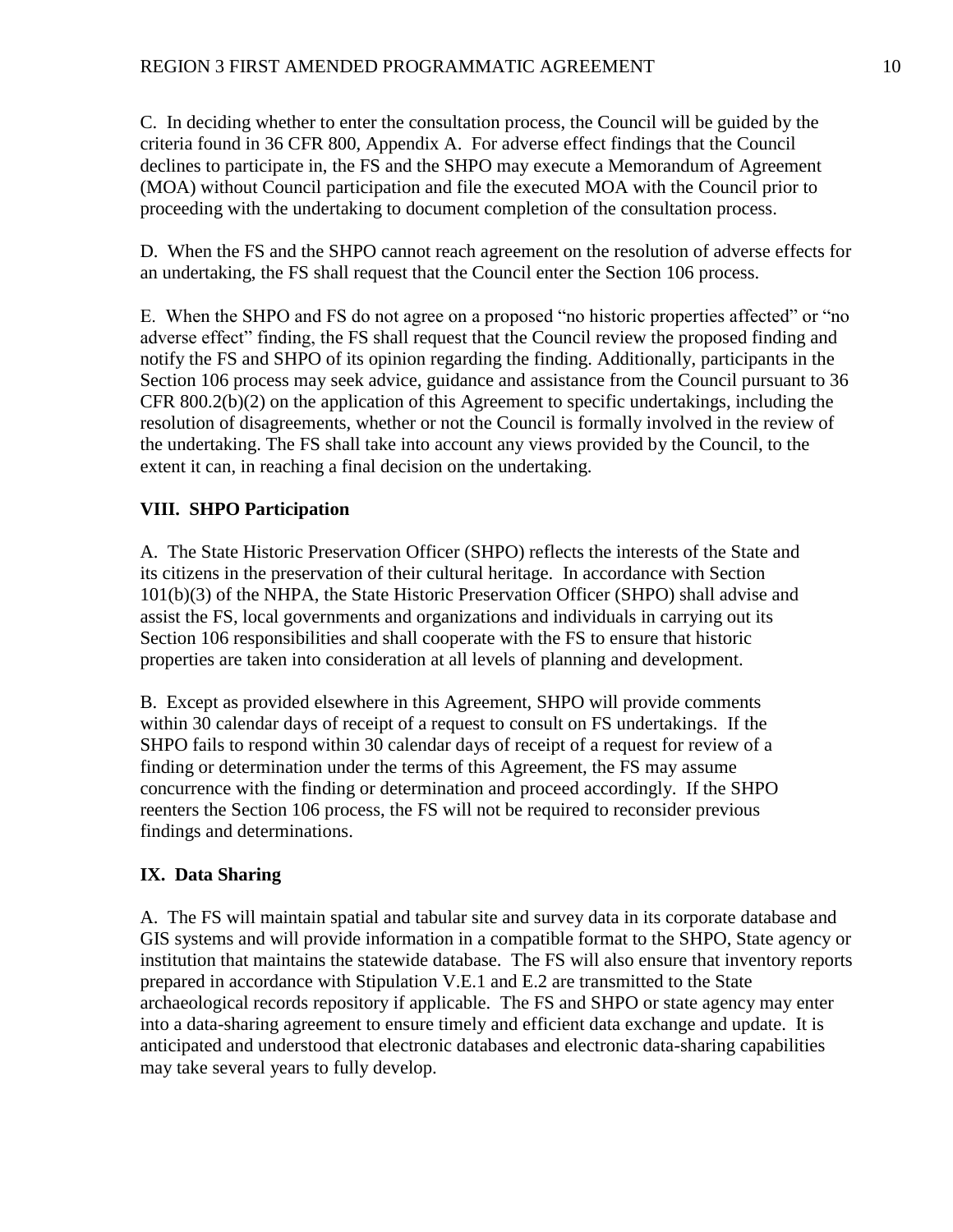B. The FS and the SHPOs will ensure that site locations and other confidential information are protected and made available only to qualified persons in accordance with state and federal guidelines, including Section 304 of NHPA and Section 9 of ARPA.

## **X. Personnel**

A. To participate in this Agreement**,** each Region 3 National Forest shall employ a Forest Archaeologist with delegated Forest-wide responsibility in the Forest Supervisor's Office or in a field office. The Forest Archaeologist shall meet the professional standards established for archaeologist, as outlined in 36 CFR 296.8 or in the Secretary of the Interior's Standards and Guidelines for Professional Qualifications (48 FR 44738-44739) and the OPM X-118 Standards for fully professional level/journeyman level (GS-0193 series). The Forest Archaeologist shall be responsible for the quality of work and the professional judgments required in the implementation of this Agreement and for overall coordination of the Forest heritage program. If recommended by the Forest Archaeologist and requested by the Forest Supervisor, the Regional Forester may delegate certain report review responsibilities to other FS archaeologists who meet the above qualifications.The responsible Line Officer will consider the professional judgments and recommendations of the Forest Archaeologist or other delegated professional in his/her decision-making.

B. Archaeological inventories will be conducted by:

1. A professional cultural resource specialist who meets the standards established for archaeologist in the OPM X-118 professional (GS-0193) or technician (GS-0102) series.

2. A qualified paraprofessional cultural resource specialist trained, certified, and working in accordance with the standards specified in the FS Region 3 Manual Supplement (FSM 2361) and Handbook (FSH 2309.24). Such individuals must have completed the specialized training defined in FSM 2361.42, and must work under the guidance of professional cultural resources specialist, who will evaluate cultural properties, supervise all activities that might adversely affect historic properties (e.g., surface collecting, testing, data recovery, and stabilization), assess effects, and sign formal documents related to Section 106 compliance.

3. A professional consultant who meets the professional standards of 36 CFR 296.8, or the Secretary of the Interior's Standards and Guidelines for Professional Qualifications (48 FR 44738-44739).

## **XI. Training**

A. The FS, with the SHPOs' assistance, shall design and administer training to facilitate implementation of this Agreement. The training will include detailed explanation of the procedures in the Agreement and the roles of the consulting parties. Training will be for FS line and staff and will be initiated within 12 months from the effective date of the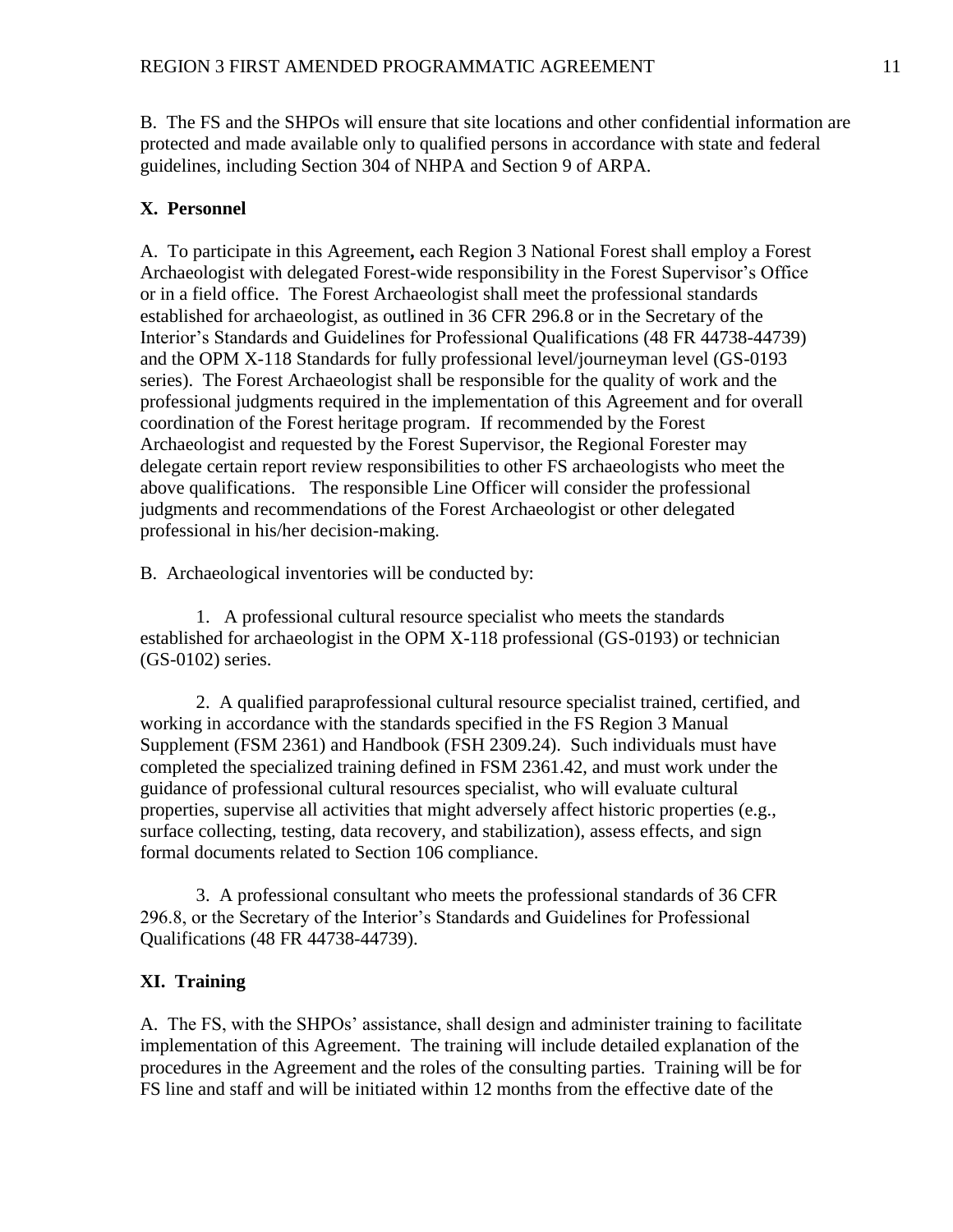Agreement. Indian tribes will be invited to participate in the training to facilitate future coordination and consultation.

B. New Region 3 employees who will consult with SHPO (Forest Archaeologists and any other archaeologist with delegated report review responsibilities) will undergo a minimum six-month period of orientation to this Agreement. This will include a mechanism for internal FS guidance and oversight during this period.

C. The FS may from time to time invite the SHPO to cooperate and participate in training opportunities for forest and district personnel on historic preservation topics**.**

## **XII. Dispute Resolution**

Should any signatory to this Agreement object within the time frames allowed under the Agreement to any finding, proposed action or determination made pursuant to this Agreement, the FS will consult with the objecting party to resolve the objection. If the FS or the objecting party determines that the objection cannot be resolved, the FS will forward all relevant documentation to the Council in accordance with 36 CFR Section 800.2(b)(2).

A. Upon receipt of adequate documentation, the Council shall review and advise the FS on the resolution of the objection within 30 days. Any comment provided by the Council, and all comments from the parties to the Agreement, will be taken into account by the FS in reaching a final decision regarding the dispute.

B. If the Council does not provide comments regarding the dispute within 30 days after receipt of adequate documentation, the FS may render a decision regarding the dispute. In reaching its decision, the FS will take into account all comments regarding the dispute from the parties to the Agreement.

C. The FS's responsibility to carry out all other actions subject to the terms of this Agreement that are not the subject of the dispute remain unchanged. The FS will notify all parties of its decision in writing before implementing that portion of the Undertaking subject to dispute under this stipulation. The FS's decision will be final.

## **XIII. Monitoring**

A. The Council, SHPO or the FS, or one or more of the parties in cooperation, may monitor activities carried out pursuant to this Agreement and will cooperate in recommending improvements in implementation.

B. The FS shall use its administrative review system to monitor the performance of individual forests under this Agreement and the overall effectiveness of the Agreement. Review findings shall be summarized in the Annual Report.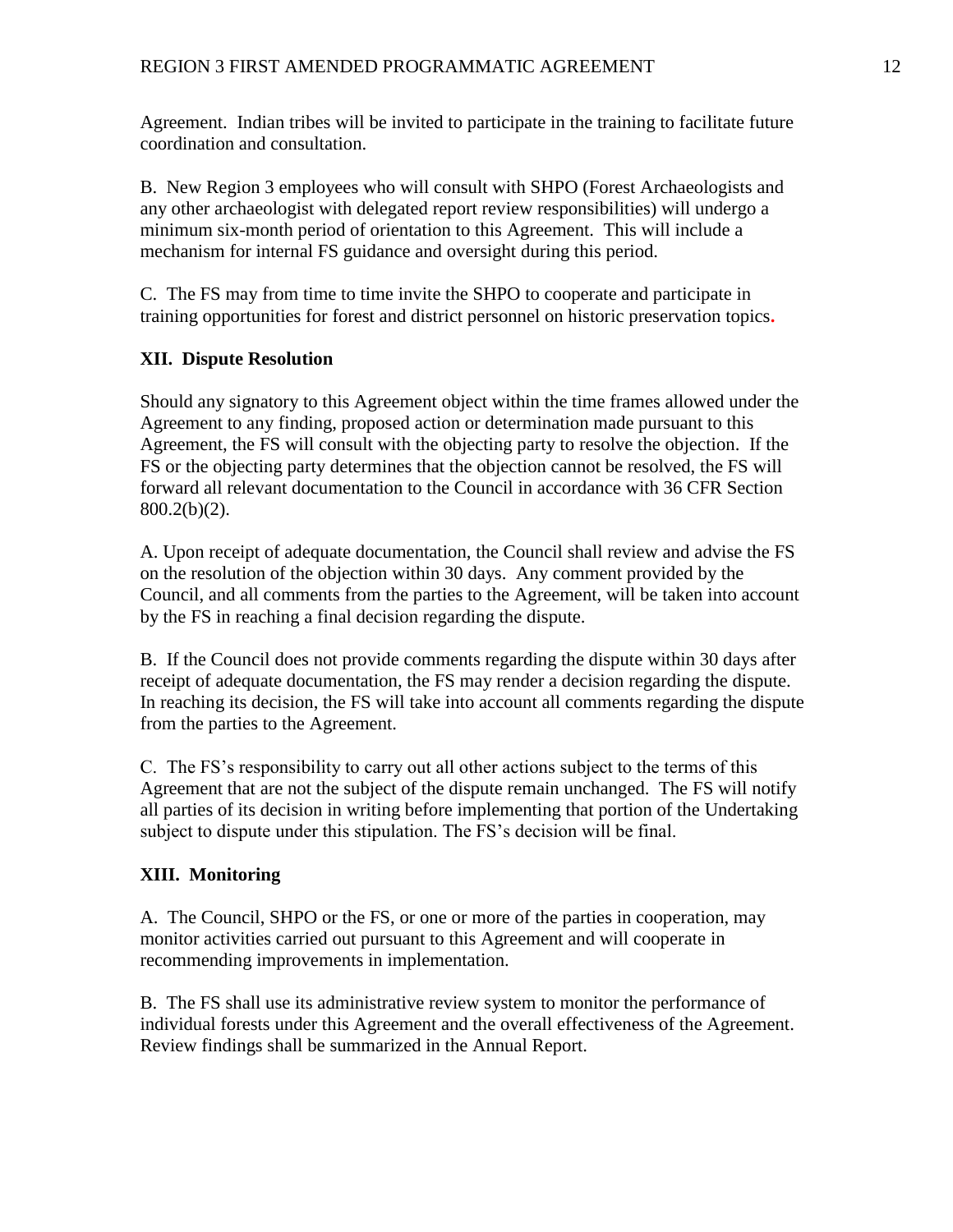C. Annual Report. By March  $1<sup>st</sup>$  of each year, the FS shall prepare an annual monitoring report for the SHPOs and the Council that covers the previous Fiscal Year. The report shall summarize the results of consultation under this Agreement, including:

1. A tabular listing, by Forest, of the number of undertakings within each of the categories in Stipulation V.E.

2. A list of individual undertakings determined to have an adverse effect on historic properties, including a summary of the resolution of adverse effects and reference to associated MOAs.

3. A listing by Forest of inventory reports handled under the provisions of Stipulations V.E.1 and V.E.2, if inventory documentation is to be provided in the annual report rather than through submission of individual reports.

4. A general summary of tribal consultation and cooperation, including a list of tribal MOUs executed during the Fiscal Year.

5. A summary by Forest of acres surveyed, sites inventoried, and sites evaluated under the terms of the Agreement.

6. A list of properties nominated to the National Register.

7. An assessment of the overall effectiveness of the Agreement including the resolution of any issues that arose regarding implementation of the Agreement and recommendations for improvement.

8. A discussion of any savings or efficiencies resulting from implementation of the Agreement and a description of NHPA Section 110 efforts and accomplishments.

D. Annual Review

The FS, SHPOs, and the Council if it chooses to attend, shall meet on an annual basis prior to May  $1<sup>st</sup>$  of each year to review the effectiveness of the Agreement, its terms, the need for any amendments, and the need for revision or addition to the Appendices.

#### **XIV. Amendments**

Any signatory to this Agreement may request that it be amended, whereupon the parties will consult to consider the amendment.

## **XV. Suspension for Cause**

The Regional Forester shall monitor compliance with the terms of this Agreement by individual Forests and may upon his or her own initiative or upon written notification from the SHPO or the Council, suspend a Region 3 National Forest from participation in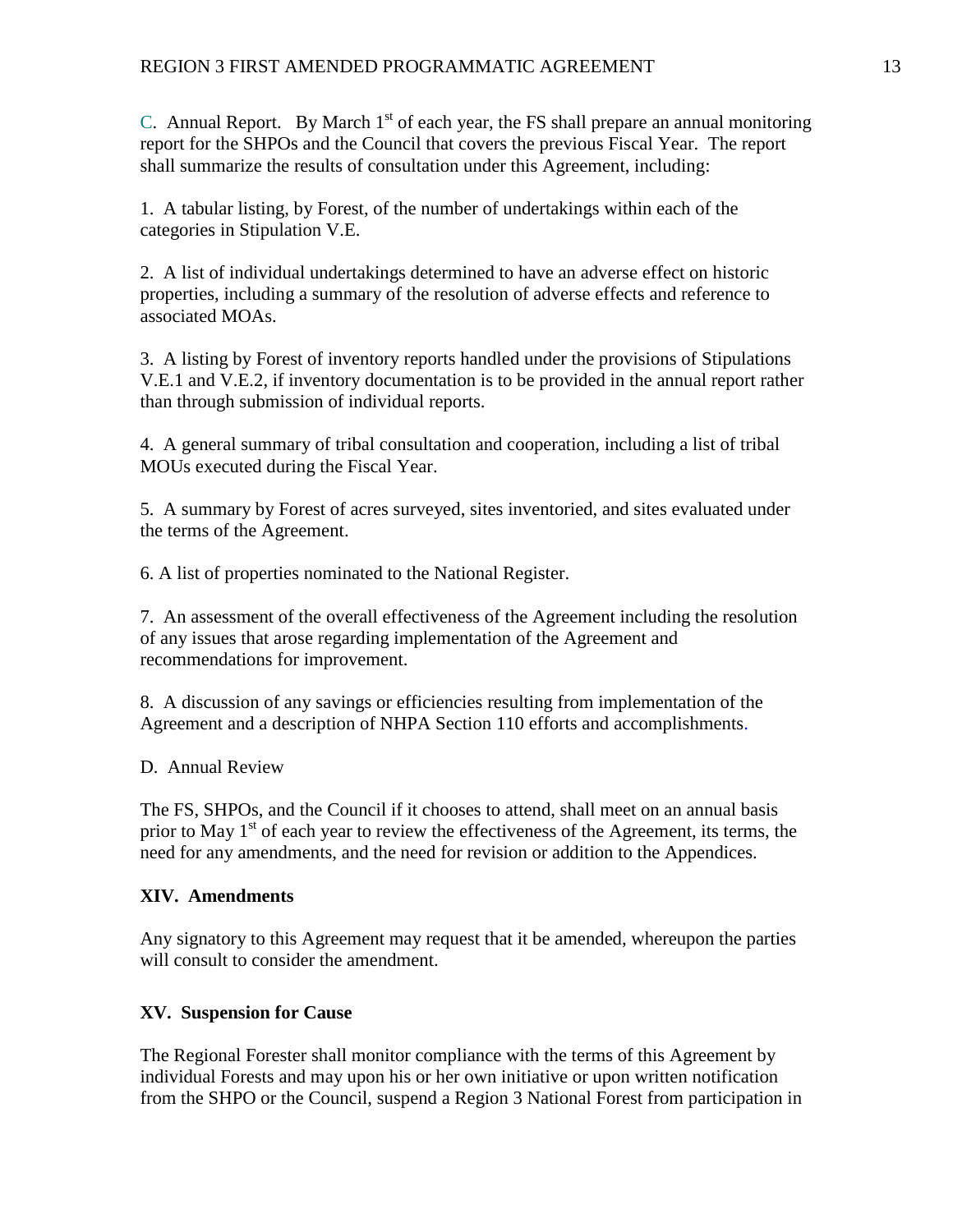this Agreement. Suspension from the Agreement requires the affected National Forest to comply with 36 CFR 800.3 through 36 CFR 800.6 with regard to all undertakings. Suspension of a National Forest may be lifted by the Regional Forester after that National Forest has demonstrably corrected the problem or deficiency that led to the suspension. The Regional Forester shall notify, and consult with, as needed the SHPO and the Council prior to either suspending a National Forest or lifting a suspension.

## **XVI. Termination**

Any signatory to this Agreement may terminate it by providing sixty (60) days written notice to the other parties, provided that the parties will consult during the period prior to termination to seek agreement on amendments or other actions that would avoid termination. Termination of this Agreement, or failure to abide by its terms shall require the Forest Service to comply with 36 CFR 800 with respect to undertakings that otherwise would be reviewed under this Agreement.

## **XVII. Execution**

Execution and implementation of this Agreement satisfies the FS's Section 106 responsibilities for all individual undertakings in Region 3 that are treated in conformance with the stipulations herein.

## **XVIII. Implementation**

This Agreement becomes effective on the date of the last signature below and will be implemented immediately.

Lucia M. Turner\_\_\_\_\_\_\_\_\_\_\_\_\_\_\_\_\_\_\_\_\_\_\_\_\_\_\_ November 10, 2003 Harv Forsgren Date Regional Forester, USDA Forest Service, Region 3

James W. Garrison\_\_\_\_\_\_\_\_\_\_\_\_\_\_\_\_\_\_\_\_\_\_\_\_\_\_\_ November 17, 2003 James W. Garrison Date Arizona State Historic Preservation Officer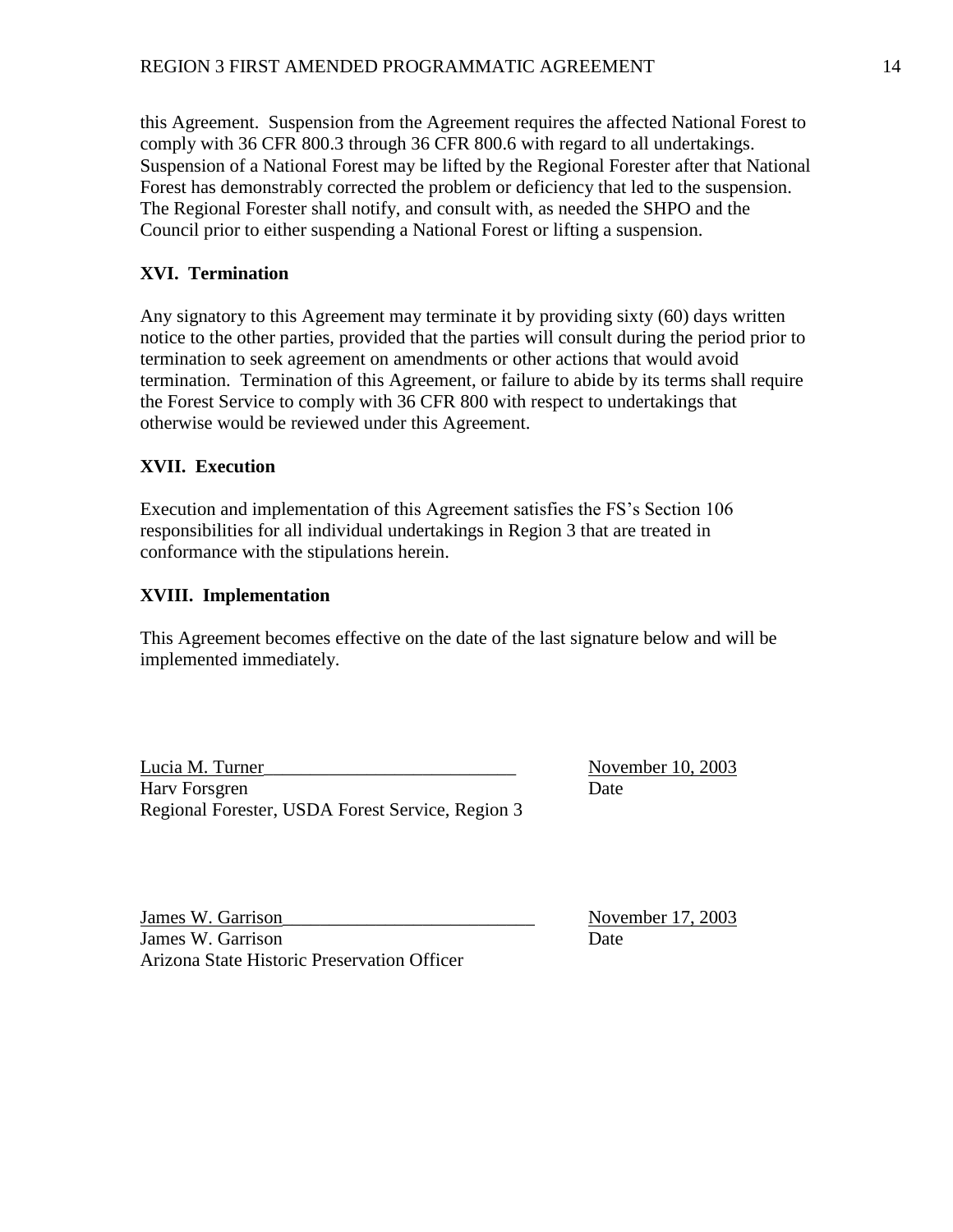Katherine Slick\_\_\_\_\_\_\_\_\_\_\_\_\_\_\_\_\_\_\_\_\_\_\_\_\_\_\_\_\_\_ November 13, 2003 Katherine A. Slick Date New Mexico State Historic Preservation Officer

Bob Blackburn\_\_\_\_\_\_\_\_\_\_\_\_\_\_\_\_\_\_\_\_\_\_\_\_\_\_\_\_\_\_ November 26, 2003 Bob L. Blackburn Date Oklahoma State Historic Preservation Officer

F. Lawrence Oaks\_\_\_\_\_\_\_\_\_\_\_\_\_\_\_\_\_\_\_\_\_\_\_\_\_\_ December 5, 2003\_ F. Lawrence Oaks Date Texas State Historic Preservation Officer

John M. Fowler\_\_\_\_\_\_\_\_\_\_\_\_\_\_\_\_\_\_\_\_\_\_\_\_\_\_\_\_\_ December 24, 2003 John M. Fowler, Executive Director Date Advisory Council on Historic Preservation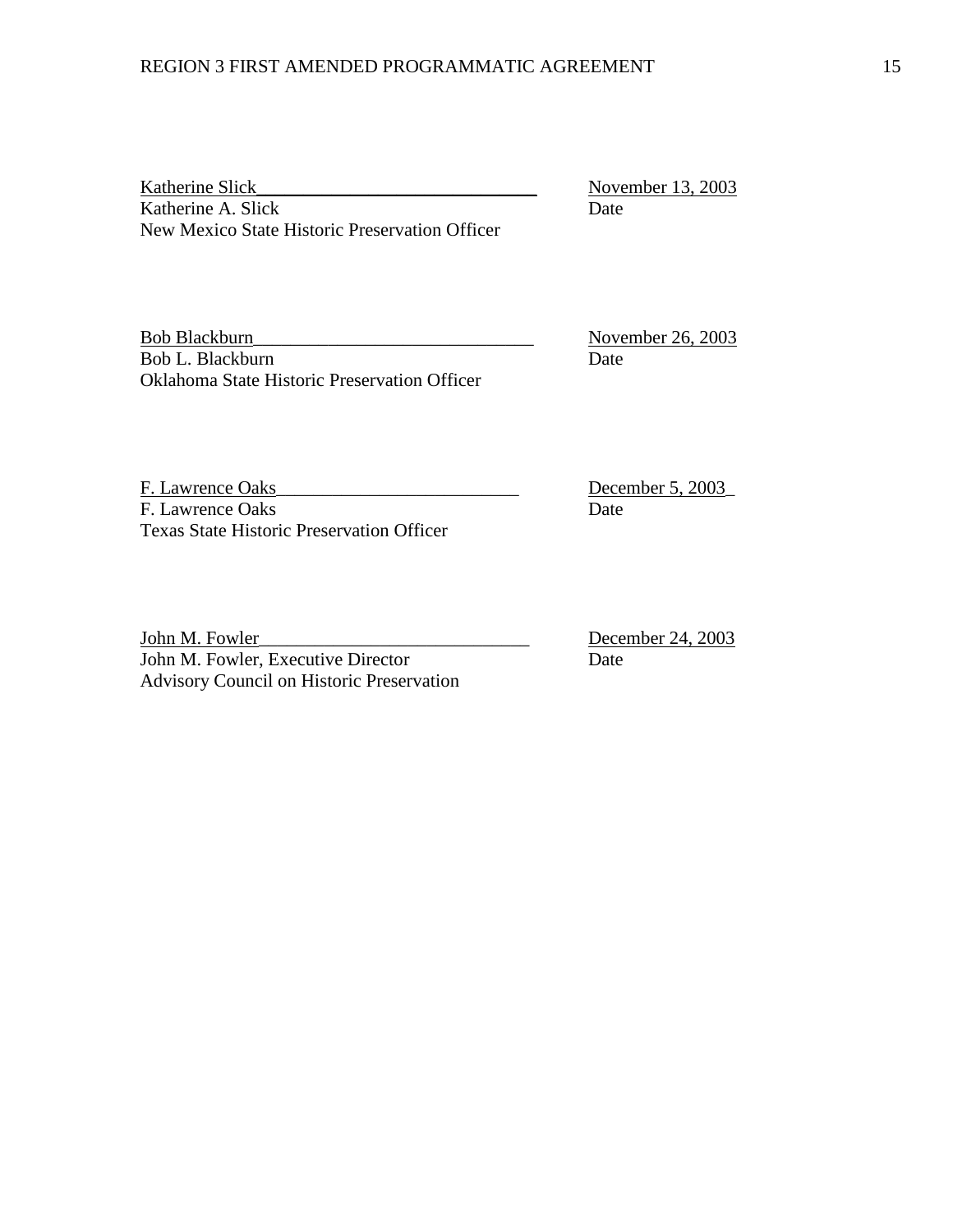#### APPENDIX A

#### CONSULTATION REQUIREMENTS

#### **I. Undertakings Subject to Standard Consultation**

The FS and the SHPOs agree that the following activities have the potential to affect historic properties and will normally require consultation. This list is not exhaustive and there may be other undertakings not listed here that require case-by-case review and consultation. This list may be revised or updated as needed by written agreement of the FS and SHPOs. If Consultation Protocols are developed for any of these activities, in accordance with Section IV.A.4, the protocols may be followed in lieu of standard consultation.

- A. Timber sales and associated activities
- B. Land exchanges, transfers, leases, or sales.

C. Permits, easements and right-of-way grants that authorize surface disturbance or have the potential to affect historic structures or traditional cultural properties.

- D. Prescribed burns and prescribed natural fire, and burn area emergency rehabilitation.
- E. Demolition or construction of facilities including recreation sites, buildings, etc.
- F. Chaining and other ground disturbing range management activities
- G. OHV designations of intensive use areas
- H. Mine operating plans
- I. Oil and gas applications to drill
- J. Geothermal applications to drill
- K. Coal and similar solid mineral lease applications
- L. Site and historic building stabilization, rehabilitation, and restoration
- M. Archaeological data recovery, excavation
- N. Water distribution facilities
- O. Range and wildlife improvement projects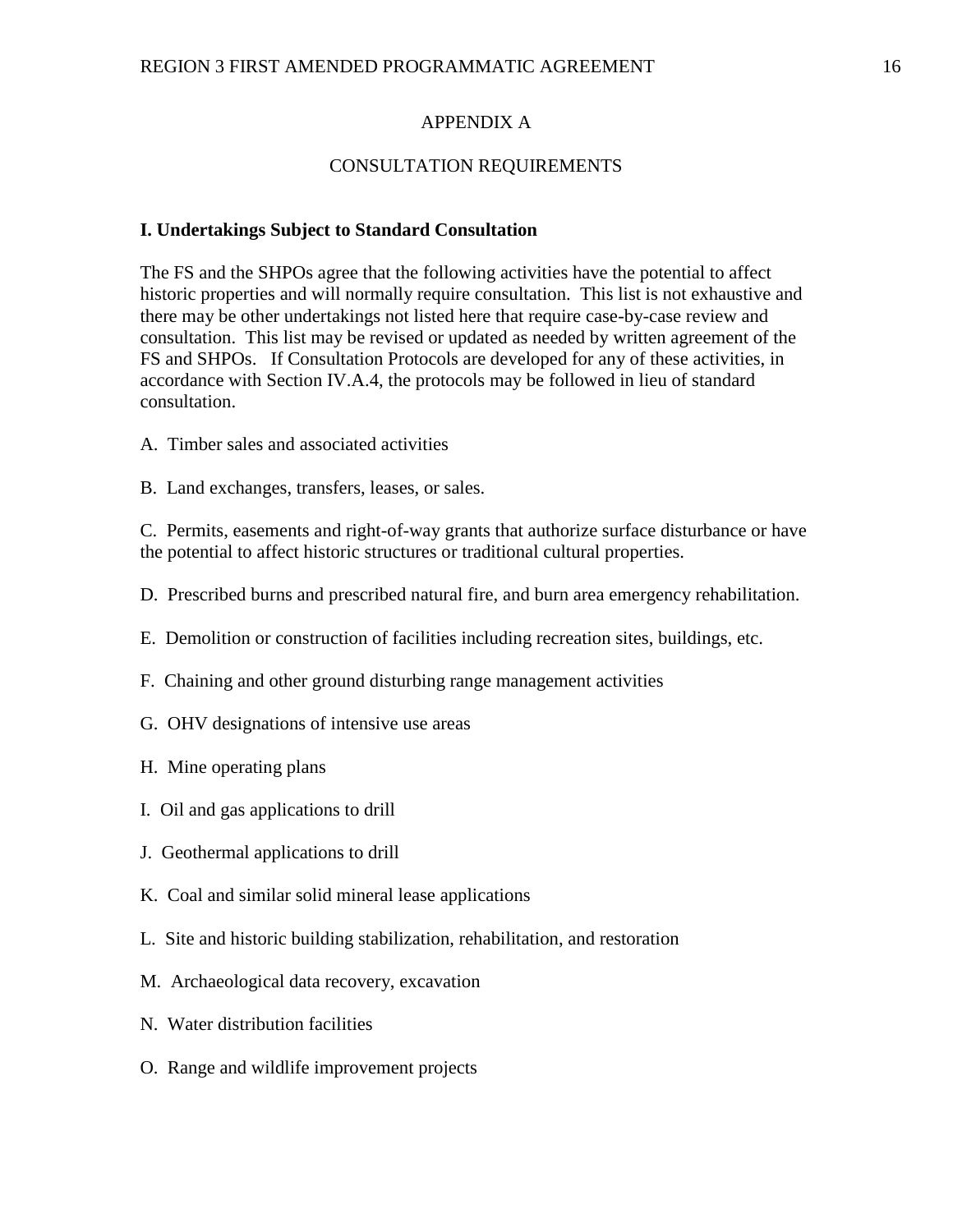- P. Trail construction
- Q. Seismic operations other than those listed in II.
- R. Wilding sales other than those listed in II.
- S. Fuelwood permits other than those listed in II.
- T. Alteration of or additions to structures more than 40 years old
- U. Mechanized site preparation and fuels reduction treatments
- V. Restoration and repair of damaged archaeological resources (ARPA)
- W. Allotment Management Plans

## **II. Exemptions**

The following FS activities are exempt from further review and consultation. The FS and SHPOs agree that these classes of undertakings have predictable effects and a very low likelihood of affecting historic properties.

A. Permits, easements, rights-of-way, and leases that do not authorize surface disturbance or have the potential to affect historic structures or traditional cultural properties.

B. Activities where previous natural or human disturbance has modified the landscape so extensively that the likelihood of finding historic properties is negligible (for example, vertical expansion of existing pits).

C. Easement acquisitions

D. Land acquisitions

E. Maintenance of existing structural improvements (e.g., cattleguards, gates, fences, signs, stock tanks) that do not involve additional ground disturbance.

F. Tenant-type maintenance of historic buildings, i.e. routine maintenance and repair of historic buildings entailing no structural change, or any change of color, form, function or materials.

G. Seismic activities on surfaced or regularly maintained roads (e.g., within existing road prism) that do not affect known sites

H. Pesticide spray projects that will not affect known properties of traditional cultural and religious value.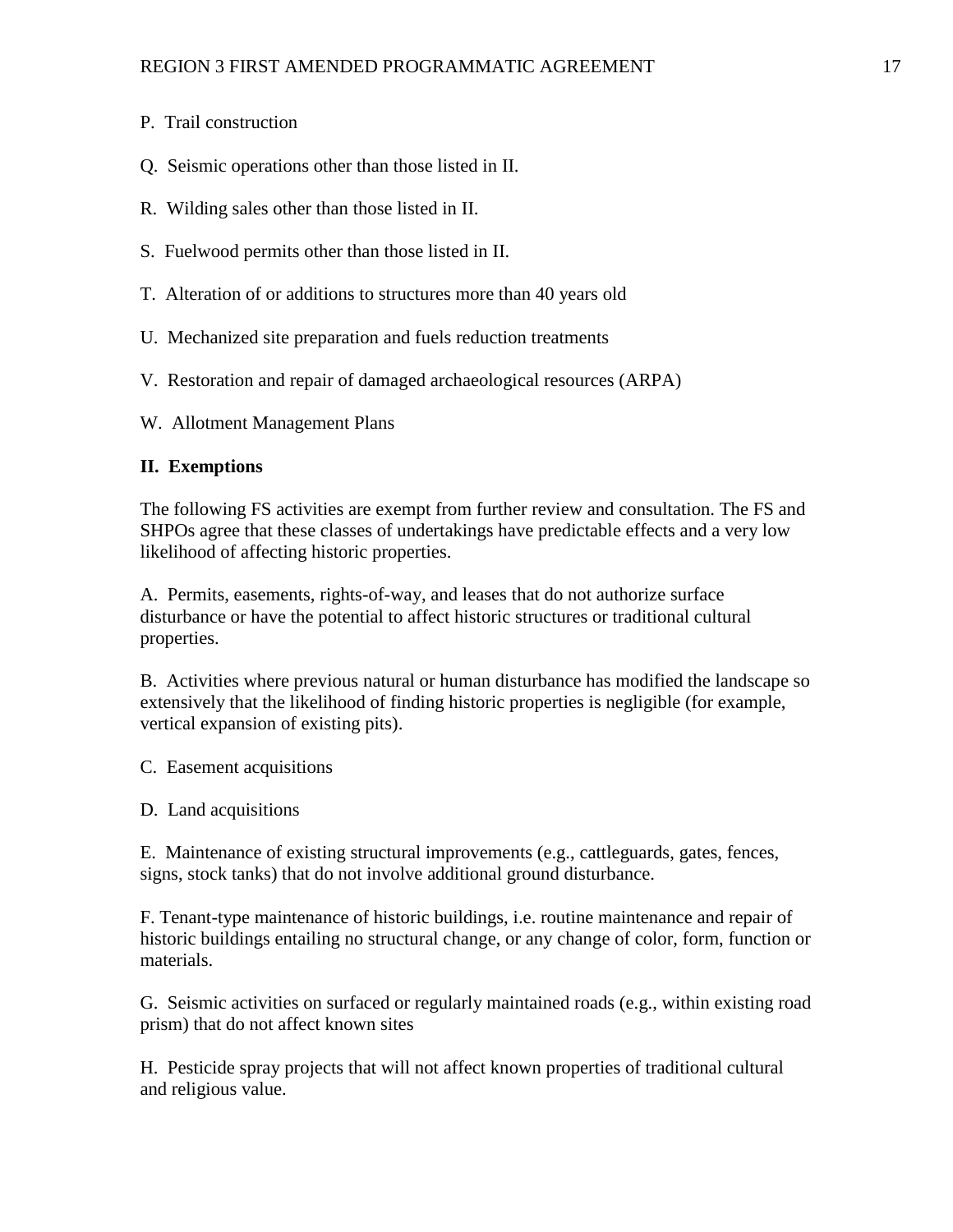I. Special legislation that specifically excludes compliance with NHPA

J. Withdrawal revocations

K. Activities limited within stream channels, not including terraces, cutbanks, etc.

L. Activities that involve less than 1 square meter of cumulative ground disturbance, unless within known sites

M. Installation of sign posts and monuments unless within known sites

N. Routine foot trail maintenance that does not involve new ground disturbance or known sites

O. Personal use, hand wilding permits that cover large areas, for example, District-wide

P. Personal use fuelwood permits that cover large areas, for example, District-wide or land management planning area wide

Q. Activities not involving ground or surface disturbance (e.g., timber stand improvement and precommercial thinning by hand)

R. Alteration of structures less than 40 years old

S. Mining and mill site patent applications

## **III. Screened Exemptions**

The Forest Archaeologist shall review the following actions to determine whether they have the potential to affect historic properties. Screened exemptions for fence construction and road maintenance will expire on October 1, 2004 in New Mexico.

A. Fence Construction. Hand construction of fences where there is little likelihood of affecting historic properties. In reviewing fence construction projects, Forest Archaeologists will consider:

- 1. the nature and location of the fence
- 2. the construction method (no blading or use of mechanized equipment)
- 3. the presence or absence of known sites
- 4. the potential for disturbance due to cattle congregation or trailing
- 5. site density, cultural landscape considerations, or other local factors that might raise historic property concerns about a specific project.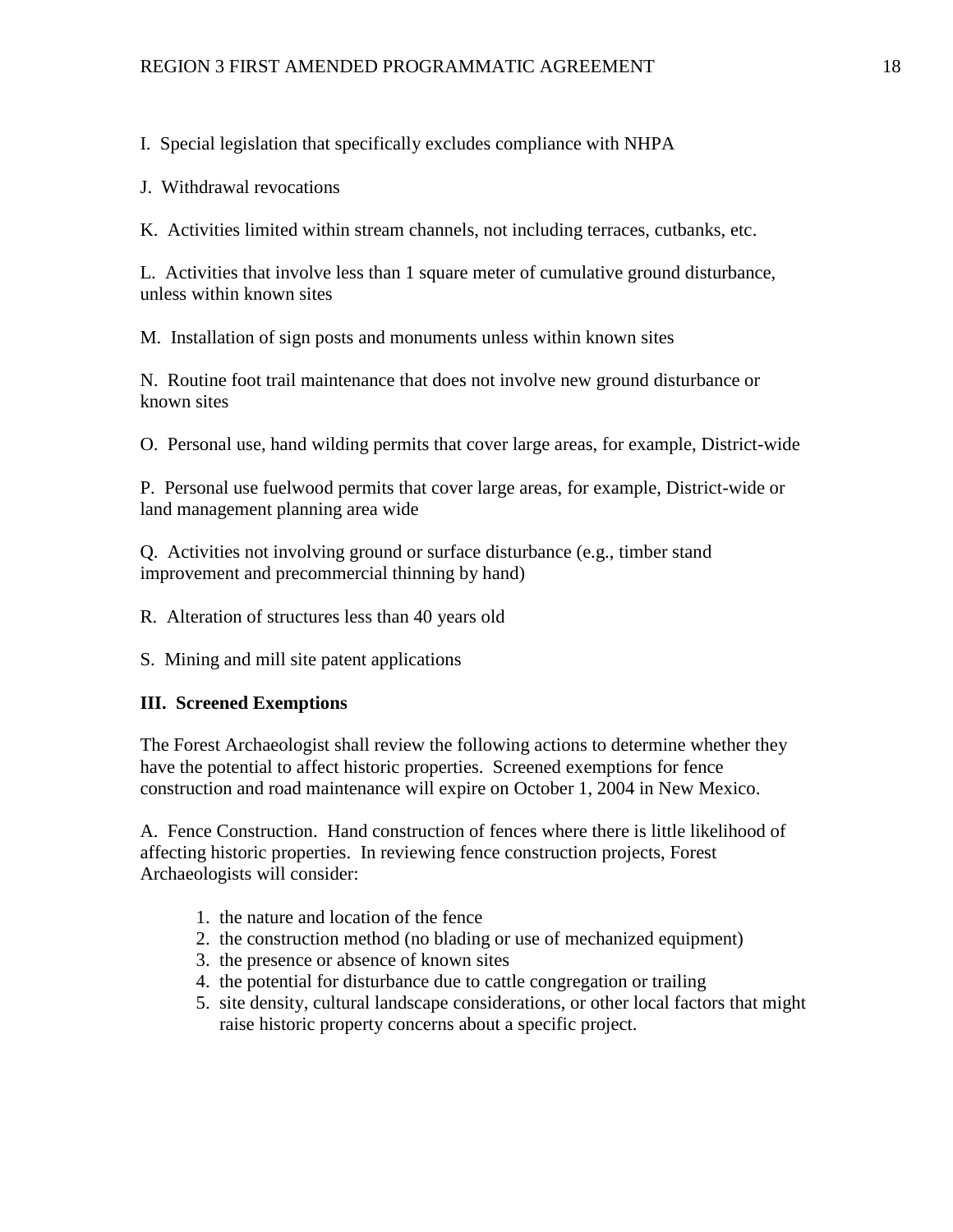B. Road maintenance. Routine road maintenance in the existing road prism where work is within previously maintained surfaces, ditches, culverts, and cut and fill slopes and where there are no known historic properties or historic properties would not be affected because proposed work is clearly within disturbed contexts. In reviewing road maintenance projects, Forest Archaeologists will consider:

- 1. the nature and location of the road
- 2. the specific maintenance activities proposed
- 3. the presence or absence of known sites within or immediately adjacent to the road right-of-way
- 4. site density or other local factors that might raise historic property concerns about a specific project

C. Hand planting may or may not require consultation, based on location.

D. Heliportable seismic operations may or may not require consultation, based on location.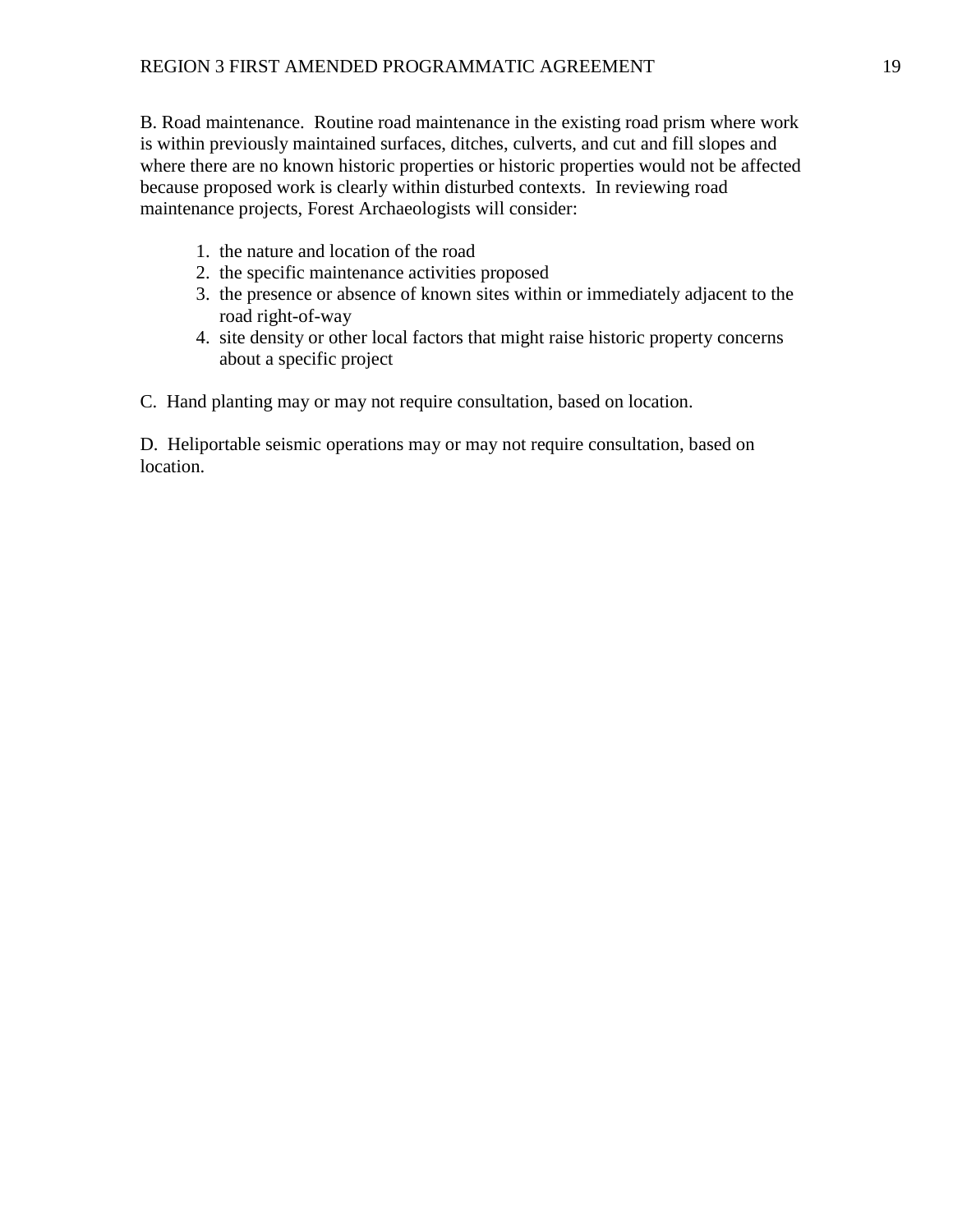#### APPENDIX B

## LIST OF PROPERTIES THAT MAY BE CONSIDERED ELIGIBLE FOR PURPOSES OF THIS AGREEMENT

For eligibility determinations under this Agreement, the following types of heritage resources, provided they are 50 years old or older and clearly retain integrity, may be considered eligible for the National Register of Historic Places under criterion (d) without further SHPO consultation or concurrence:

Properties with clear evidence for the presence of structures (historic structures, pueblos, pithouses, teepee rings, etc.)

Properties with hundreds of surface artifacts

Properties with clearly visible evidence of buried cultural deposits

Properties with rock art

Properties that clearly meet the National Register listing requirements in State historic contexts, existing multiple-property contexts, or SHPO-approved Forest-level historic contexts

Other properties will be treated as if eligible, unless the FS chooses to make a determination of eligibility in consultation with the SHPO. The SHPO will monitor eligibility determinations and discuss any problems at the annual meeting.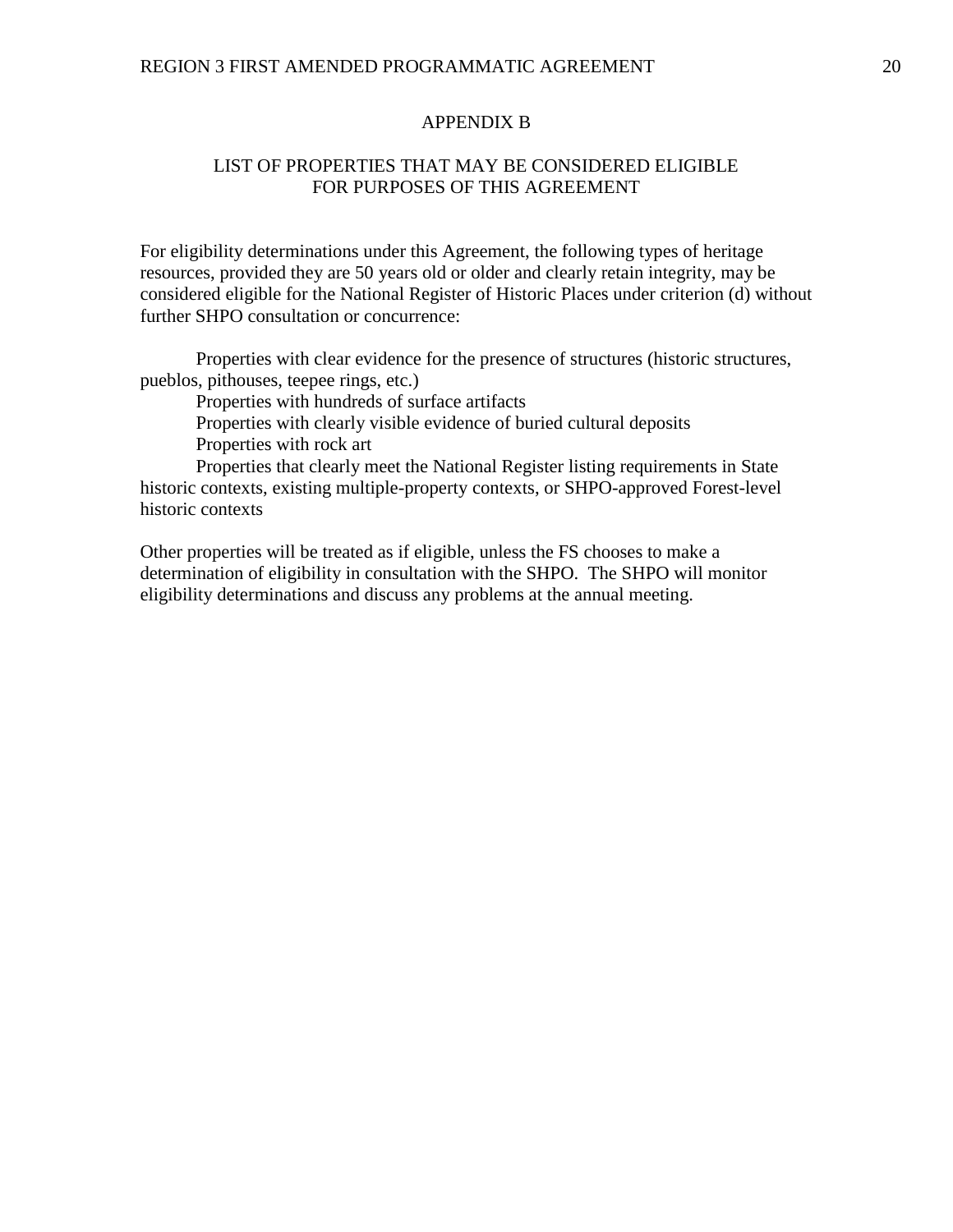## APPENDIX C

#### **DEFINITIONS**

All of the definitions included in 36 CFR 800 apply to this Agreement, some of which are included here for easy reference.

A. "Undertaking" means a project, activity, or program funded in whole or in part under the direct or indirect jurisdiction of a Federal agency, including those carried out by or on behalf of the agency; those carried out with Federal financial assistance; and those requiring a Federal permit, license, or approval.

B. "Emergency Undertaking" is a Region 3 undertaking proposed by the Regional Forester, Forest Supervisor, or District Ranger as an essential and immediate response to a disaster or emergency declared by the President, a tribal government, or the Governor of a State or another immediate threat to life or property (36 CFR 800.12).

C. "Exemptions" includes those undertakings, which because of their nature and scope, have predictable effects and a very low likelihood of affecting historic properties. These classes of undertakings shall be exempt from further Section 106 review and consultation under this Agreement (Appendix A, Section II).

D. "Screened Exemptions." Some types of undertakings, by their nature, usually have little potential to affect historic properties, but may have such potential under certain circumstances and contexts. This agreement includes a process of internal FS review to identify whether specific undertakings may be exempt from further review and consultation (Appendix A, Section III).

E. "Standard Consultation Protocols" are new consultation protocols, which may be developed in consultation with the SHPOs, for specific classes of FS undertakings that will streamline consultation procedures outlined in this Agreement or under 36 CFR 800.

F. "Standard Treatments" are standard treatment or mitigation measures for specific types of historic properties, which may be developed in consultation with the SHPOs;

G. "Area of Potential Effects" (APE) means the geographic area or areas within which an undertaking may directly or indirectly cause alterations in the character or use of historic properties, if any such properties exist.

H. "100 % or Complete Inventory" is a comprehensive, systematic, intensive examination of an area designed to gather information about the number, location, condition, and distribution of historic properties within an undertaking's APE.

K. "Sample Survey" is designed to estimate characteristics, density and/or distribution of the population of sites or historic properties in an area based on a sample. Only professional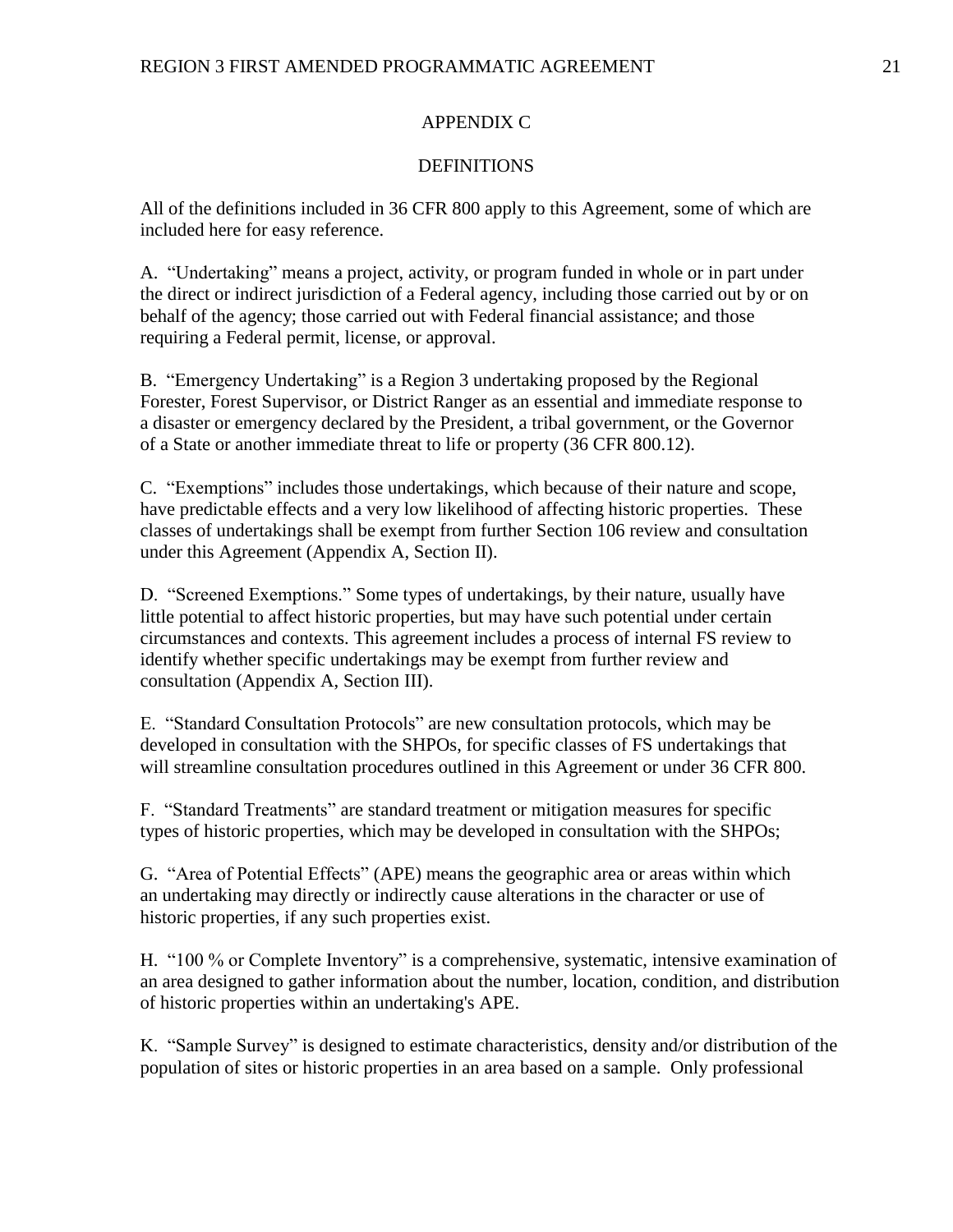archaeologists, or consultants meeting professional standards, pursuant to 36 CFR 296.8, may design a sample survey or less than 100% (complete) survey;

L. "Historic Property" means any prehistoric or historic district, site, building, structure or object included in, or eligible for inclusion in, the National Register of Historic Places maintained by the Secretary of the Interior. This term includes artifacts, records, and remains that are related to and located within such properties. The term includes properties of traditional religious and cultural importance to an Indian tribe or Native Hawaiian organization and that meet the National Register criteria.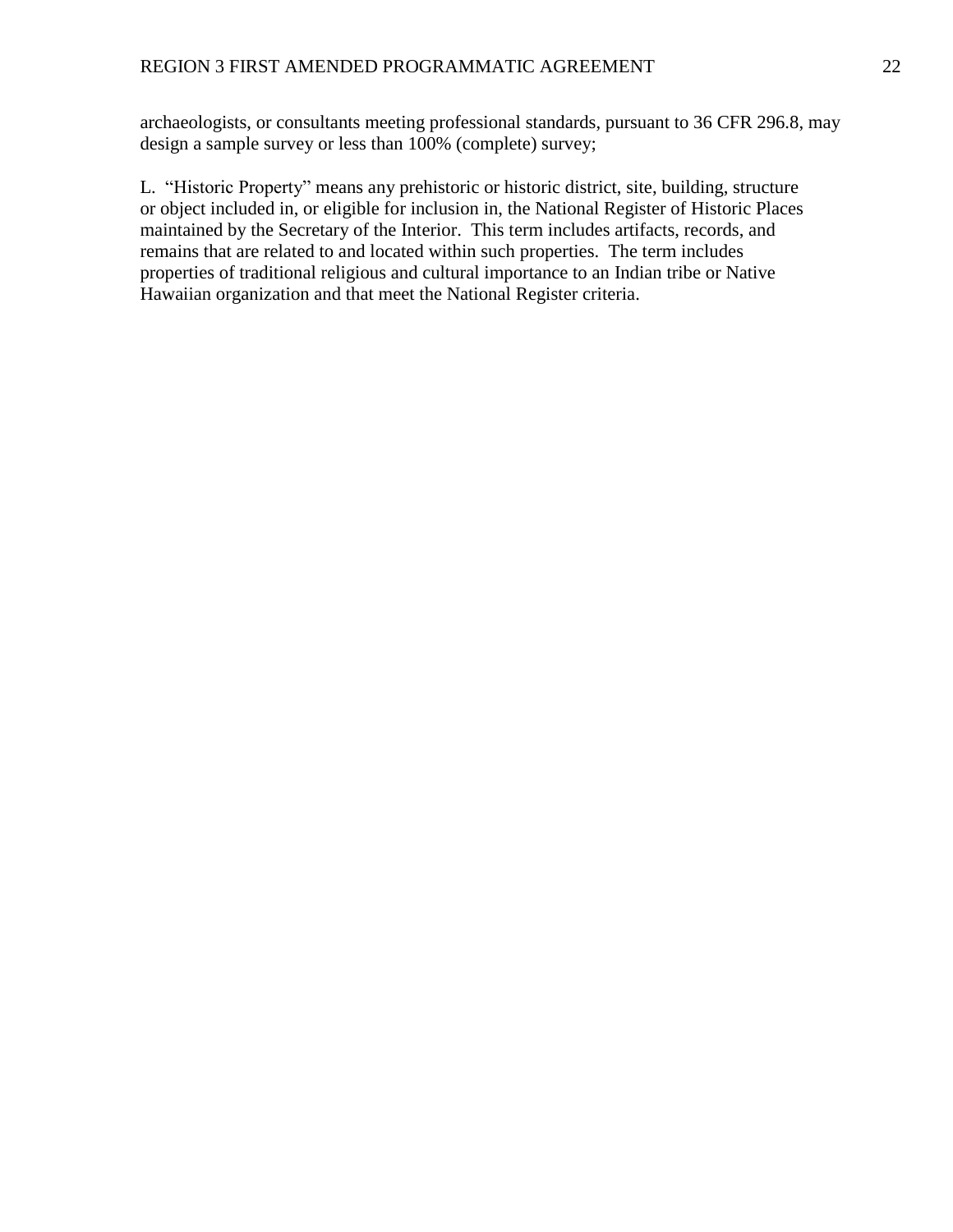## APPENDIX D

# STANDARD CONSULTATION PROTOCOL FOR BARK BEETLE INFESTATION PROJECTS ON ARIZONA NATIONAL FORESTS

Developed pursuant to Stipulation IV.A.4 of the Region 3 *First Amended Programmatic Agreement Regarding Historic Property Protection and Responsibilities*

The Bark Beetle Infestation of 2002-2003 currently involves several hundred thousand acres on the Apache-Sitgreaves, Coconino, Coronado, Kaibab, Prescott, and Tonto National Forests of Arizona, part of the USDA Forest Service, Region 3 (Forest Service), and has killed millions of pinyon and ponderosa pine trees. Continued stress to ponderosa pine and other trees from several years of drought conditions could result in a continuation of infestation in upcoming years. The large numbers of dead standing and dead and down trees may result in a health and safety hazard to the public. In addition, the situation may result in blow downs and create heavy accumulations of fuel that constitute a threat to historic properties, infrastructure, and private property, and contribute to very high and extreme fire intensity, extreme fire behavior, and fire persistence in the future. High intensity fires have a detrimental effect on the soil, associated microorganisms, and certain classes of heritage resources, creating a threat of increased erosion and flooding.

To address this problem, the Forest Service is proposing mechanical treatments of dead and down materials in combination with prescribed fire to reduce fuel loading, and land treatments to reduce the threat of erosion and flooding. Hundreds of documented and as yet un-inventoried heritage resources are presumed to be located within those areas which have already been attacked by bark beetles. Although beneficial to historic properties over the long term by reducing the potential for more harmful effects, various mechanical and land treatments are undertakings that have the potential to affect historic properties, including firesensitive sites (Appendix B), and steps should be taken to avoid or minimize those effects while accomplishing the objectives of the projects; and

Stipulation IV.A.4 of the Region 3 *First Amended Programmatic Agreement Regarding Historic Property Protection and Responsibilities* (Programmatic Agreement) provides for the development of "Standard Consultation Protocols" for certain classes of undertakings where effects on historic properties and resulting protection and treatment are similar and repetitive. Such protocols specify standard procedures for the identification, evaluation, and treatment of historic properties. In accordance with the Programmatic Agreement, in developing this protocol the Forest Service consulted with the Arizona State Historic Preservation Officer (SHPO), the Advisory Council on Historic Preservation (Council), and the Arizona Indian tribes for whom properties within proposed treatment areas might have traditional cultural or religious significance.

Once approved by the Forest Service, the Council, and the Arizona SHPO and once formally incorporated into the Programmatic Agreement as Appendix D, the National Forests in Arizona may implement the procedures in this protocol, in lieu of standard consultation in the Programmatic Agreement or the Council's regulations, to take into account the potential effects of the bark beetle infestation treatment program on historic properties.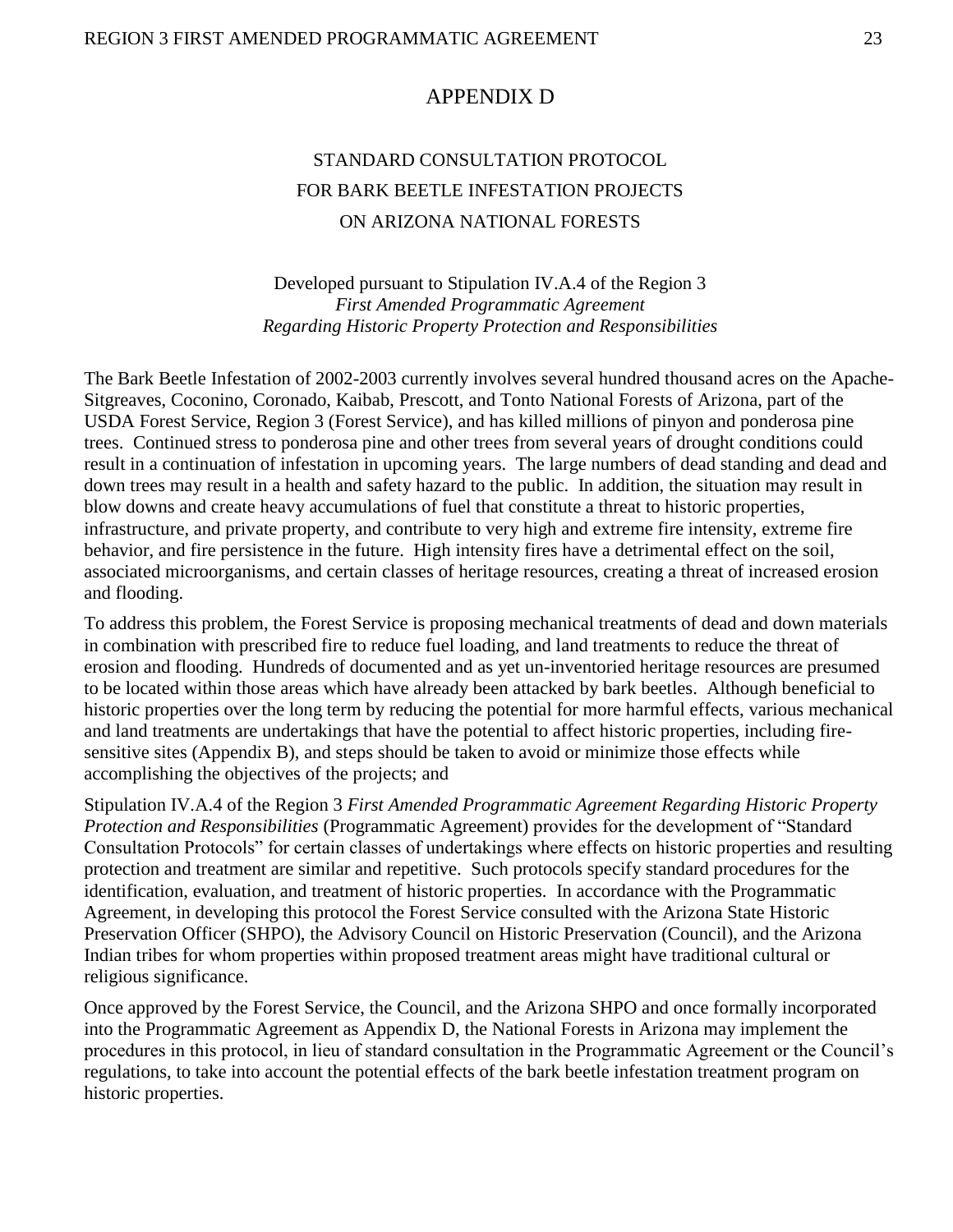#### **PROCEDURES**

#### **Forests shall ensure that the following stipulations are carried out:**

1. SCOPE. This protocol covers all bark beetle infestation treatment projects (Projects) including: removal of dead and standing trees infested with bark beetles which pose a health and safety threat along roads, trails, recreation sites, administrative sites, property boundaries; stand reduction; salvage; and fuels reduction. On-the-ground activities may include hand thinning; mechanical thinning; use of equipment such as Hydro-ax, Agra-ax, and brush crushers; timber sales embedded in thinning contracts; commercial timber sales; slash disposal, including lopping and scattering, chipping, pile burning, and windrow or jackpot burning; broadcast burning; and fuelwood use, including free use, fuelwood permits, commercial fuelwood sales.

2. INTERNAL COORDINATION AND TRACKING. The Forests shall ensure that heritage specialists are brought into the planning for Projects as early as possible in the planning process, but no later than the identification stage, and that a system is in place to track implementation of heritage resource protection and monitoring requirements, and that necessary communication and coordination between Project specialists and heritage specialists will continue throughout the implementation of Projects carried out under this protocol.

3. TRIBAL CONSULTATION. The Forests shall use the principles and procedures in Section III of the Programmatic Agreement to assure that tribes are consulted as early as possible in the planning process and that properties of traditional cultural and religious importance are identified and addressed. If traditional cultural properties are identified, the Forests shall consult with the affected tribes regarding inventory, evaluation, effect, and protection or treatment measures.

4. PUBLIC INVOLVEMENT. The Forests shall use the procedures in Section II of the Programmatic Agreement to seek and consider the views of the public.

5. IDENTIFICATION. The Forest Archeologists of each Forest shall determine or approve the level of field survey for each project, using the general guidelines in Attachment 1. The SHPO will be given the opportunity to comment on the survey strategy if less than a 100% survey is proposed, in accordance with of the Programmatic Agreement (Stipulation V.C.). The finalized survey strategy will be provided to the SHPO upon request. If no comments are received within 15 days, the Forests may assume that the SHPO does not object to the submittal and may proceed with the identification strategy

6. EVALUATION. Evaluation will follow the guidelines in Section V.D. and Appendix B of the Programmatic Agreement.

7. EFFECT. Following completion of the survey strategy approved by the Forest Archeologist and the associated evaluations, the Forests shall determine the effects of the Project on historic properties:

a) No Historic Properties Affected. If no properties are identified within the area of potential effect or if through application of the site protection measures in Attachment 3 potential effects have been excluded from all eligible and unevaluated properties, and provided that none of the conditions requiring case-by-case consultation specified in the Programmatic Agreement (Stipulation V.E.6) apply, a determination of "no historic properties affected" will be made for the Project. For prescribed fires, this will include only those Projects in which a 100% survey is conducted and all eligible and unevaluated properties will be protected. For other types of activities, if less than a 100% survey is conducted, the discussion of effects will include a rationale addressing the sufficiency of the level of effort.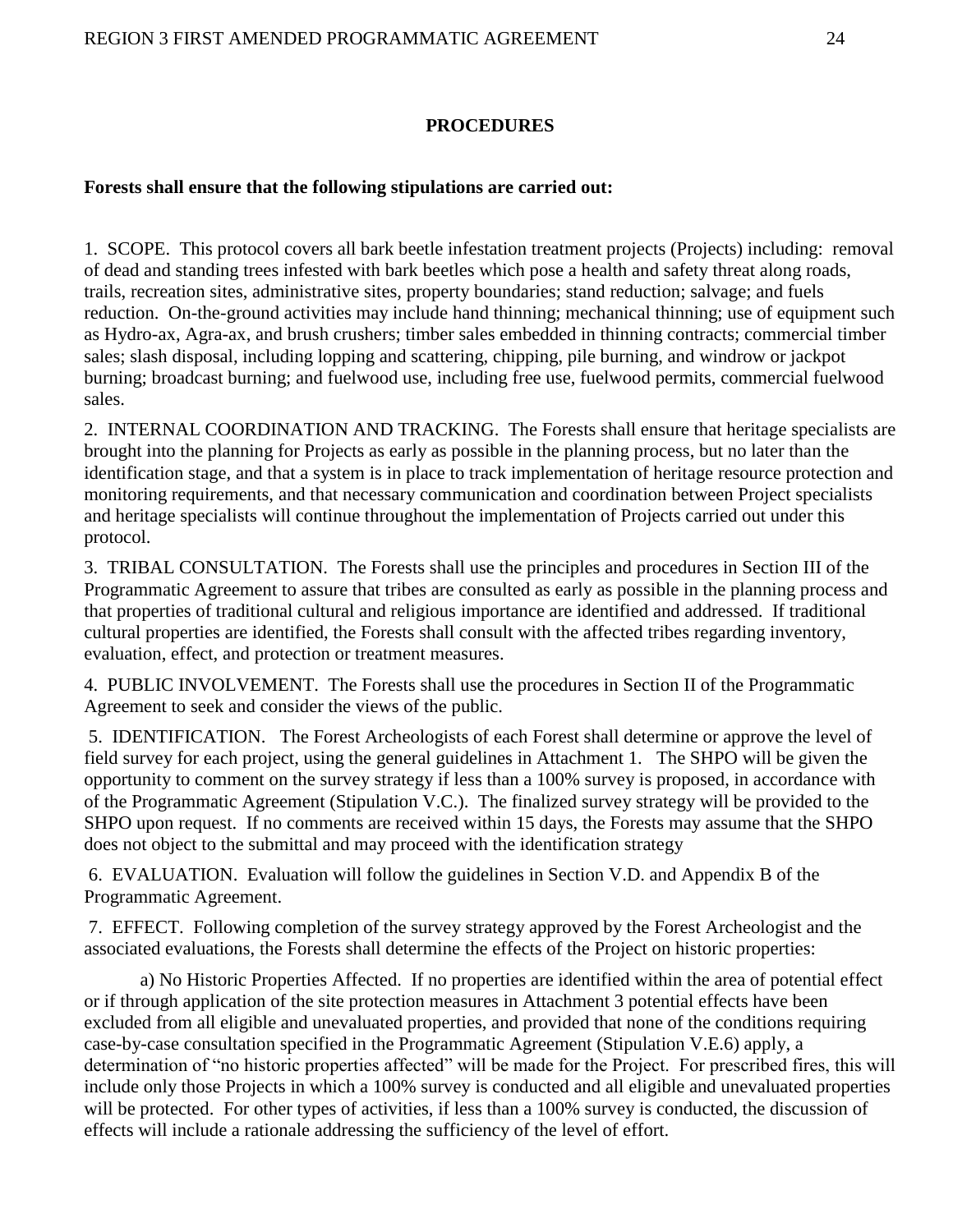b) No Adverse Effect. If properties are present but through application of the protection measures in Attachment 2 potential adverse effects on eligible and unevaluated properties have been minimized to the extent that they do not meet the criteria of adverse effect, and provided that none of the conditions requiring case-by-case consultation specified in the Programmatic Agreement (Stipulation V.E.6) apply, a finding of "no adverse effect" will be made for the Project. This shall include prescribed burns in which fire-sensitive properties (Attachment 2) will be protected and the removal of dead and standing trees from within established site boundaries following the guidelines in Attachment 3. The Forest Supervisors shall forward a copy of each "no adverse effect" report, including Forest Service IS&A form and associated site forms to the SHPO, tribes and any other consulting parties within 30 days.

c) Adverse Effect. If the Forest Archeologist determines that one or more properties may be adversely affected, or in the case of a prescribed fire, a fire-sensitive property cannot be adequately protected, the Forests shall consult case by case on the project as specified in the Programmatic Agreement (Stipulation V.E.5).

8. PROTECTION. The Forest Archeologists shall draw from the protection measures in Attachment 3 to ensure that effects to historic properties (or fire-sensitive properties for prescribed fire undertakings) are avoided or minimized. Site protection requirements shall be documented in the inventory report and on the Forest Inventory Standards and Accounting (IS&A) form.

9. ADHERENCE TO WILDLAND URBAN INTERFACE PROGRAMMATIC AGREEMENT. Each phase of any large area fuels reduction treatment projects that meets the definition of a Wildland Urban Interface (WUI) project will be considered to be a WUI project and shall be implemented in accordance with all of the provisions set forth in the Region 3 *Programmatic Agreement Regarding Wildland Urban Interface Hazardous Fuels Reduction Projects*, signed 7/19/2001, including all provisions relating to the protection of historic properties.

10. INVENTORY REPORT. Inventory reports shall conform to the Programmatic Agreement (Stipulation V.C.4). The Forests shall also ensure that reports include: a description of all planned activities, equipment to be used, and expected impacts; a discussion of fuel loading and expected fire behavior if prescribed burns are planned; a detailed discussion and rationale for the survey strategy if less than 100%; a summary of the inspection of fire-sensitive sites and any other sites to be monitored, including site-specific fuel loading; site-specific protection measures, and site-specific monitoring requirements.

11. APPROVAL. In cases of "no historic properties affected" and "no adverse effect", when all of the above stipulations are complied with and the inventory report has been approved by the Forest Archeologists, and provided that none of the conditions requiring case-by-case consultation specified in the Programmatic Agreement (Stipulation V.E.6) apply, the Forest Supervisors may approve the report and proceed with the undertaking, provided all site-specific protection measures are implemented.

12. PHASING. In recognition of the difficulties inherent in implementation of an accelerated bark beetle infestation treatment program and in recognition that large-scale Projects will require several years to plan and implement, a phased approach may be used when 1) a large-scale Project is to be implemented in phases spanning more than one fiscal year and 2) it is not reasonably possible to complete Section 106 compliance for all aspects of the undertaking prior to reaching a NEPA decision. Where deemed necessary by the Forest Supervisor, consultation for such a Project may be carried out in two or more phases corresponding to the implementation phases of the Project. In this phased approach, a final NEPA decision on the Project may be made prior to completion of the identification and evaluation of properties in the entire Project area provided that all of the following requirements are met:

a. none of the conditions requiring case-by-case consultation specified in the Programmatic Agreement (Stipulation V.E.6) apply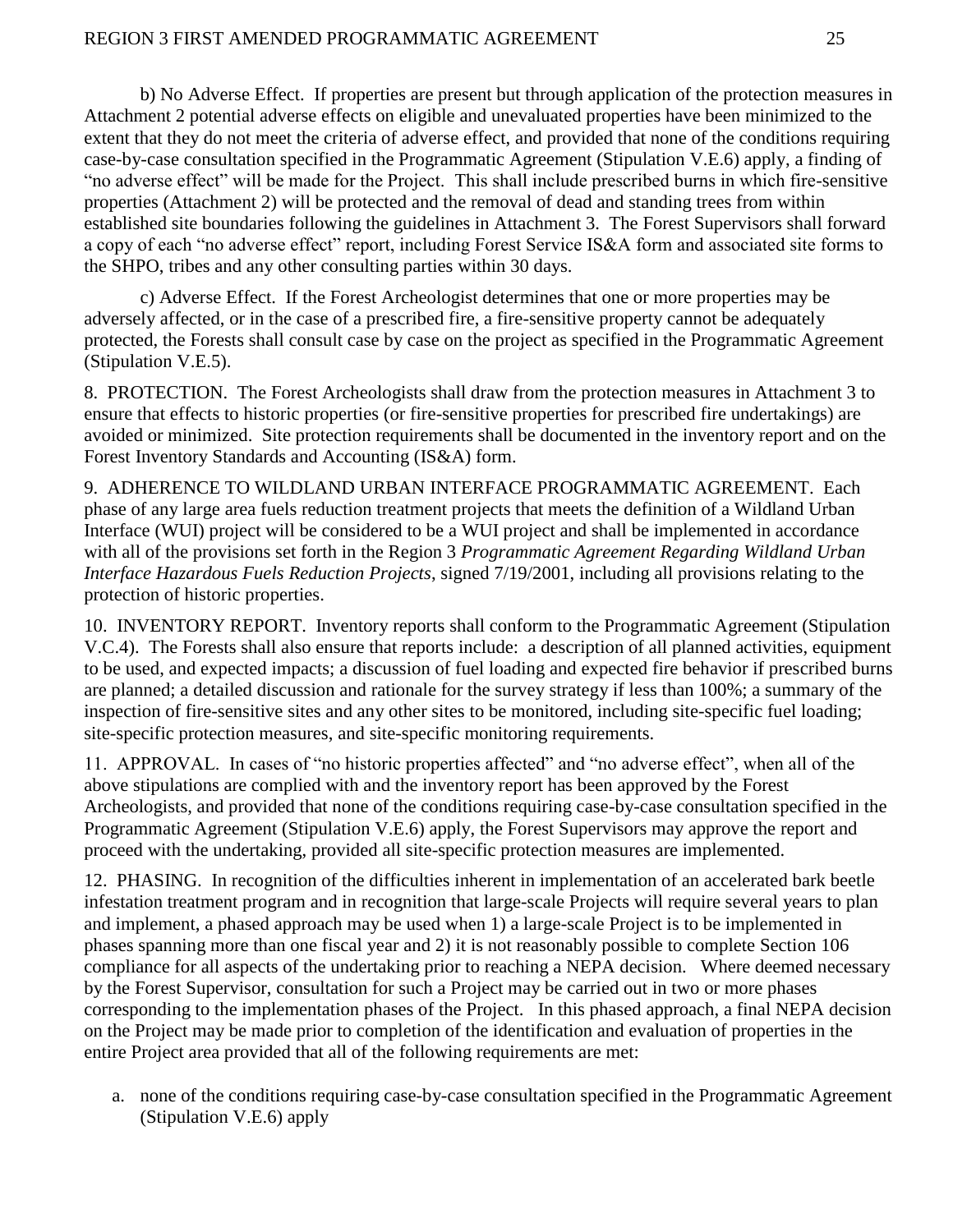- b. the inventory, evaluation, and consultation requirements in this protocol have been completed for the first phase of the project
- c. the expected nature and distribution of properties in the entire project area, anticipated effects, and the proposed phased approach are discussed and considered in the NEPA analysis and in a Projectwide inventory report submitted to the SHPO prior to the decision;
- d. there is no reason to believe that the protection measures in Attachment 2 will not be sufficient to protect properties in the entire project area.
- e. a condition of the forest satisfying Section 106 responsibilities for the Project, clearly stated in the Project-wide inventory report and IS&A Form, is that the identification and protection requirements of this protocol, including the written approval of the Forest Archaeologist and Forest Supervisor, shall be completed prior to the award of any contract, permit, or other authorization for on-theground work in each phase of the project.
- f. the NEPA decision document clearly states that initiation of work in any phase of the project will be contingent upon completion of the identification and protection of historic properties and compliance with applicable provisions of NHPA in accordance with this protocol.

13. SHPO AND COUNCIL REVIEW. The SHPO will programmatically review results of work conducted under this protocol for discussion at the annual meeting in accordance with the Programmatic Agreement (Stipulations V.E.3 and a XII.C). If, at any point, the SHPO identifies a concern about how this protocol is being applied, the SHPO may submit comments to the Forest for consideration in future Projects. If the SHPO or the Council has a substantial concern that historic properties may be adversely affected in a specific Project, the SHPO or Council may contact the Forest Archeologists or Forest Supervisors to resolve those concerns. If the concerns are raised prior to the NEPA decision, and are not resolved, the SHPO or the Council may request that the Forests consult case-by-case as provided for in Programmatic Agreement (Stipulation V.E.6). If the NEPA decision for the Project has already been made, the Forests shall take into account the SHPO/Council comments for those actions not yet completed.

14. DISCOVERY SITUATIONS. There is some potential for encountering previously unrecorded properties or for affecting properties in an unanticipated manner during the course of project implementation. Previously unrecorded properties that are encountered during the course of a Project shall be protected in the same manner as other properties, using the protection measures in Attachment 3. If the Forest determines that a property has been damaged, the Forests shall halt all activities that could result in further damage to the property and shall notify SHPO concerning proposed actions to resolve adverse effects. The SHPO shall respond within 48 hours of notification. The Forests shall carry out the agreedupon actions.

15. DATA MANAGEMENT. The provisions in the Programmatic Agreement for Data Sharing will apply (Section IX).

16. SECRETARY'S STANDARDS. The requirements in the Programmatic Agreement regarding personnel qualifications and the Secretary of the Interior's Standards will be followed (Stipulation V.C.4 and Section X).

17. ANNUAL SUMMARY REPORT. Each Forest shall summarize the results of work conducted under this protocol, and this summary will be included in the Region's Annual Report submitted to the SHPO and the Council pursuant to the Programmatic Agreement (Section XIII.C). The documentation shall include summaries of the results of monitoring, the effectiveness of the identification strategies and protection measures, and any changes proposed to make these more effective.

18. ANNUAL REVIEW. As part of the Annual Meeting carried out pursuant to the Programmatic Agreement (Section XIII.D), the Forests, the SHPO, and the Council, if it chooses to participate, shall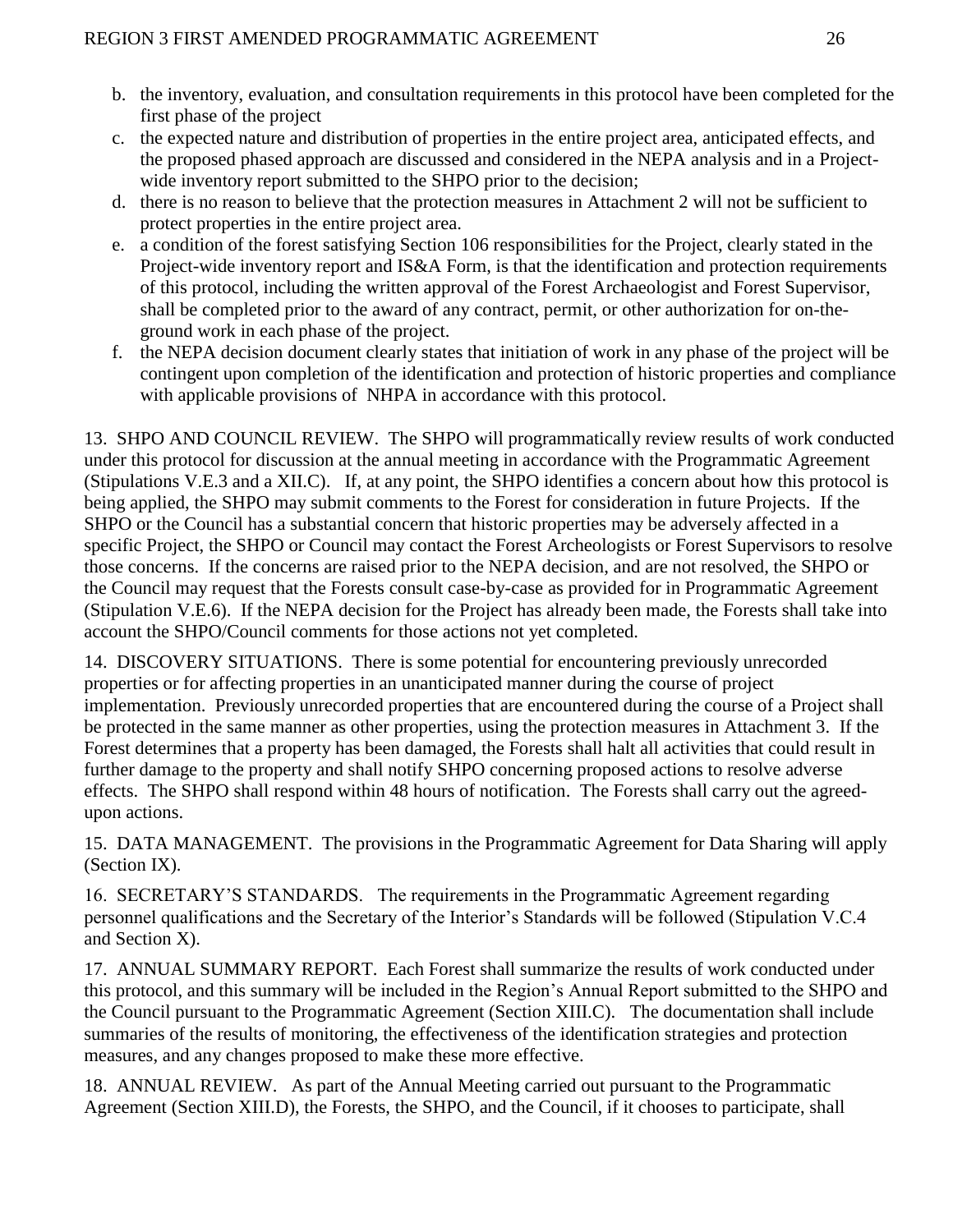## REGION 3 FIRST AMENDED PROGRAMMATIC AGREEMENT 27

discuss the activities carried out pursuant to this protocol, reevaluate its procedures, and determine whether continuation, modification, or cancellation is appropriate.

19. MODIFICATION. The Forest Service, Council, or the SHPO may request modifications to this protocol whereupon the parties will consult to consider such change. Changes may be made by written consent of the Regional Forester, SHPO, and Council after appropriate consultation.

20. CANCELLATION. The Forest Service, Council or the SHPO may cancel this protocol by providing thirty (30) days notice. The parties will consult during the period prior to cancellation to seek agreement on modification or other actions that would avoid cancellation. In the event the protocol is canceled, the Forests shall comply with the Programmatic Agreement or 36 CFR 800 with regard to individual undertakings that otherwise would be covered by this protocol.

21. IMPLEMENTATION. This protocol becomes effective on the date of the last signature below and may be implemented immediately.

Abel Camarena, for \_\_\_\_\_\_\_\_\_\_\_\_\_\_\_\_\_\_\_\_\_\_\_\_\_\_ November 13, 2003

Regional Forester Date USDA Forest Service – Southwestern Region

**State Historic Preservation Officer** Date State of Arizona

James W. Garrison\_\_\_\_\_\_\_\_\_\_\_\_\_\_\_\_\_\_\_\_\_\_\_\_\_\_\_ November 17, 2003

John M. Fowler\_\_\_\_\_\_\_\_\_\_\_\_\_\_\_\_\_\_\_\_\_\_\_\_\_\_\_\_\_\_ December 24, 2003

Advisory Council on Historic Preservation Date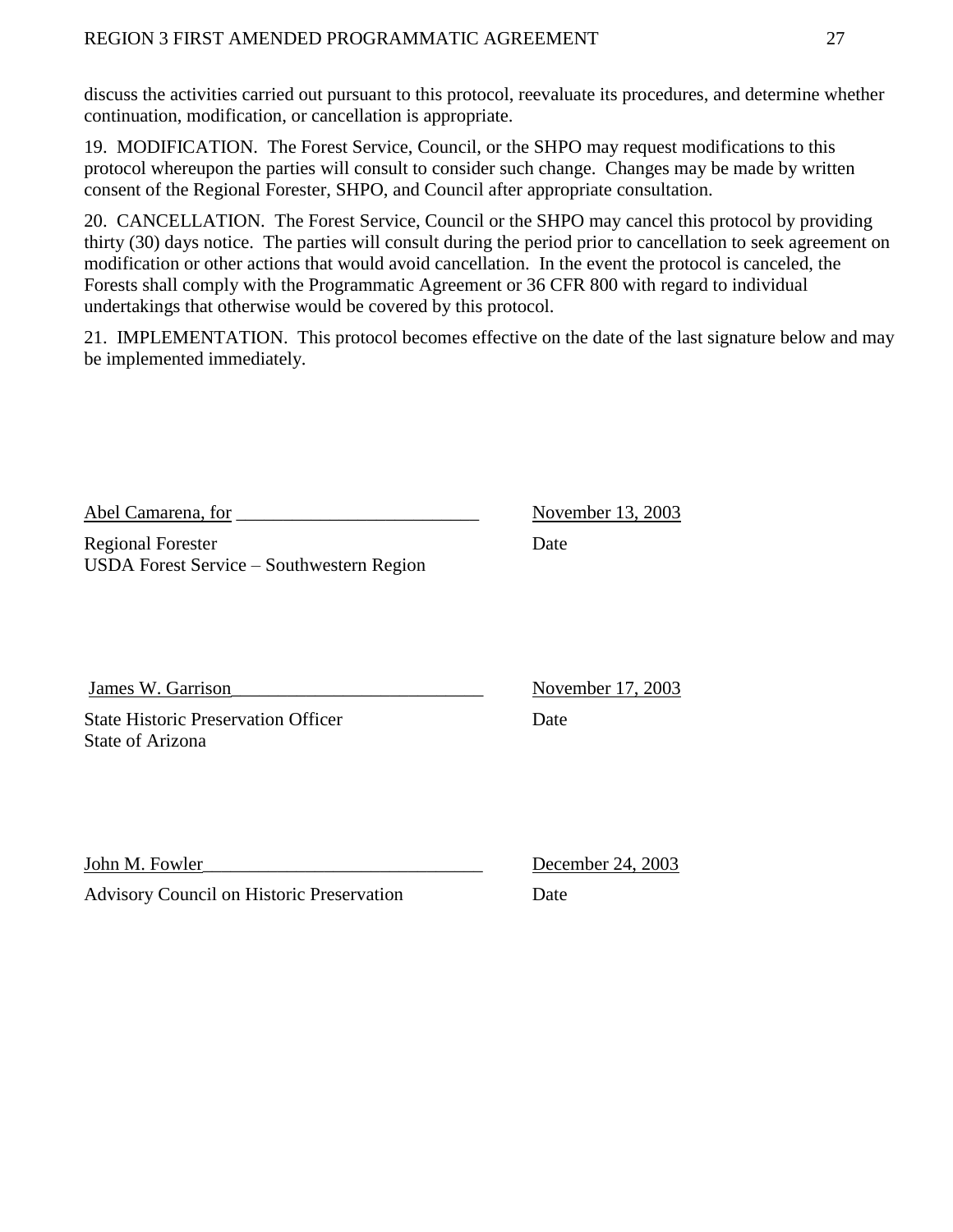#### APPENDIX D

#### ATTACHMENT 1

#### HERITAGE RESOURCE SURVEY STRATEGIES

The following guidelines will be used to determine survey strategies under this protocol.

#### **Pre-field Research**

The Forests will utilize relevant information to assess the fuel reduction project's potential to affect heritage properties and the expected nature and distribution of heritage properties that may be affected.

Expected nature and severity of project impacts (this should include consideration of all planned activities and entries) based on:

- type and intensity of mechanical treatment
- type and intensity of prescribed burn, including fuel loading and fire prescription
- type and intensity of fuelwood use
- associated activities

Expected nature and distribution of heritage resources based on:

- heritage GIS survey and site layers or hard copy survey and site atlases
- previous heritage reports and site forms
- cultural resource overviews and planning assessments
- information obtained through tribal consultation and public input
- information provided by other resource specialists familiar with the project area
- topographic maps, aerial photographs, ortho-photo quads
- other available GIS layers and maps including soils, vegetation type, slope
- determination of known/expected fire-sensitive sites

#### **Field Survey**

The following general guidelines will guide the identification of areas selected for survey and the level of survey coverage for each treatment method:

1. Any areas of intensive ground disturbance will receive 100% survey, including but not limited to:

- intensive mechanical treatments- machine piling, windrowing, mechanical crushing, skid trails where identified (cutting units where skid trails are not defined will be surveyed 100%.)
- hand and mechanical fire line construction
- staging areas, constructed safety zones
- water bars and other constructed erosion control features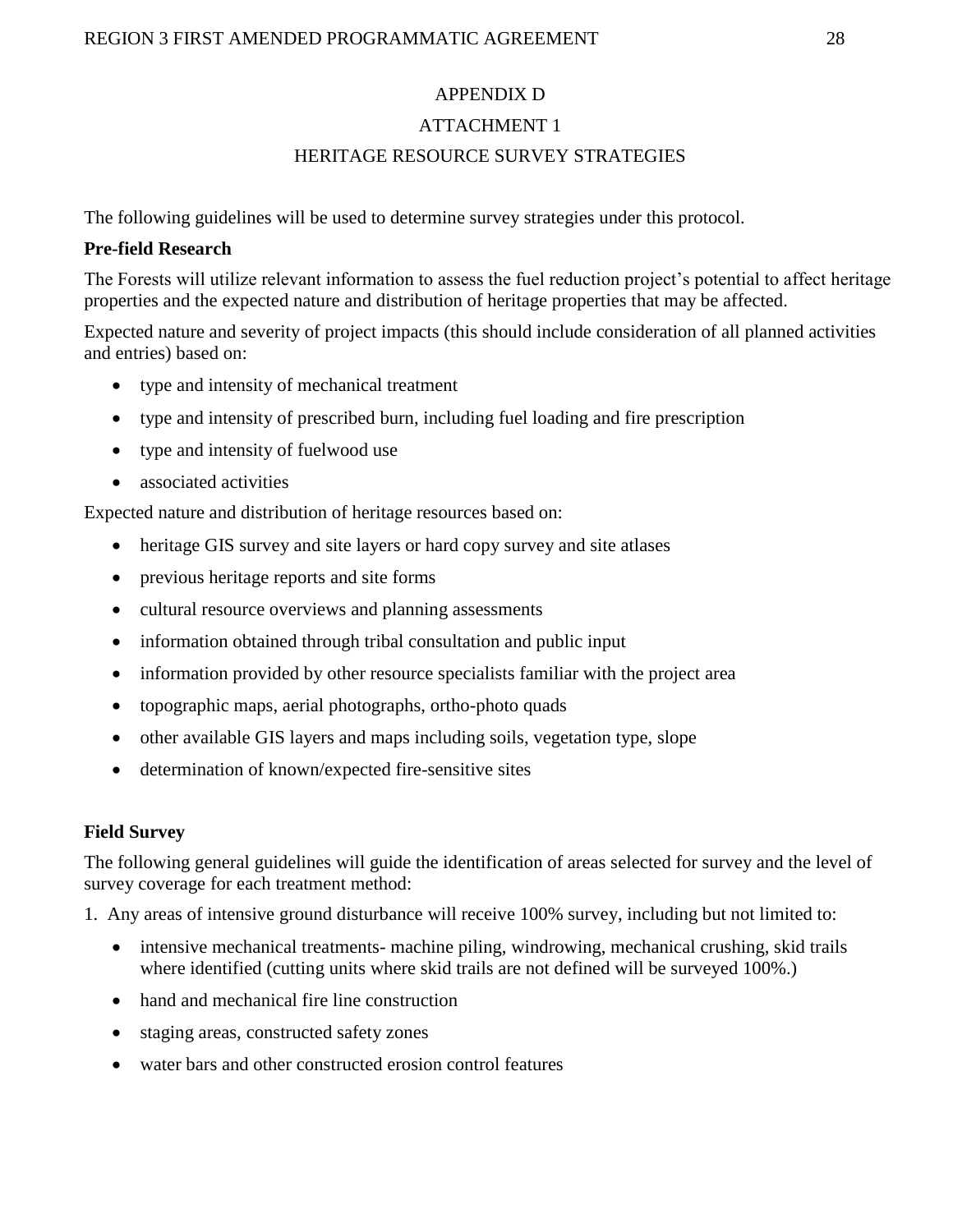2. Prescribed burns. As a minimum, surveys for prescribed burn areas will include survey of locations likely to contain additional fire-sensitive sites, based on prefield research, expected fire behavior, and other relevant data. Additional survey may be conducted at the Forest Archeologist's discretion. The survey strategy shall identify the types of sites that are considered fire-sensitive for each fuels reduction project, using the guidelines in Appendix A. This should include both known fire-sensitive sites and other sites considered fire-sensitive for the specific burn, based on fuel loading, site characteristics, and expected fire behavior.

3. Hand thinning units. Areas where machine piling or any other activity using mechanized equipment is planned will be surveyed 100%. Units where only hand thinning is planned may or may not be surveyed at the discretion of a Forest Archeologist.

4. Commercial sale units. These are units where harvesting of pulpwood or merchantable wood products will be carried out using mechanical equipment, i.e. timber sales and their equivalent. Projects that affect 500 acres or less will be surveyed 100%. Projects that exceed 500 acres in size will be surveyed using a two-stage process. The initial survey stage will consist of surveying linear transects at ¼ mile intervals and all roadways that will be improved. Based upon a review of the data gathered in the initial survey stage, the Forest Archeologist may require a second stage of survey consisting of block survey of areas with a high probability of sites.

Additionally, any areas of ground disturbing activity will receive 100% survey, including all roads, landings, skid trails, and any other areas deemed necessary based on the sample survey. If the locations of skid trails within any cutting unit are not identified on the ground, then the entire unit will be surveyed 100%.

5. Fuelwood sales. Surveys of fuelwood sale units, regardless of whether they are commercial or personal fuelwood sales, will be determined following a similar two-stage procedure to that previously described for commercial sale units. However, the threshold size requiring 100% survey will be increased to 640 acres rather than 500 acres.

6. Other activities. Any other proposed activities, e.g., construction of fuel breaks not otherwise described herein, will be surveyed 100%.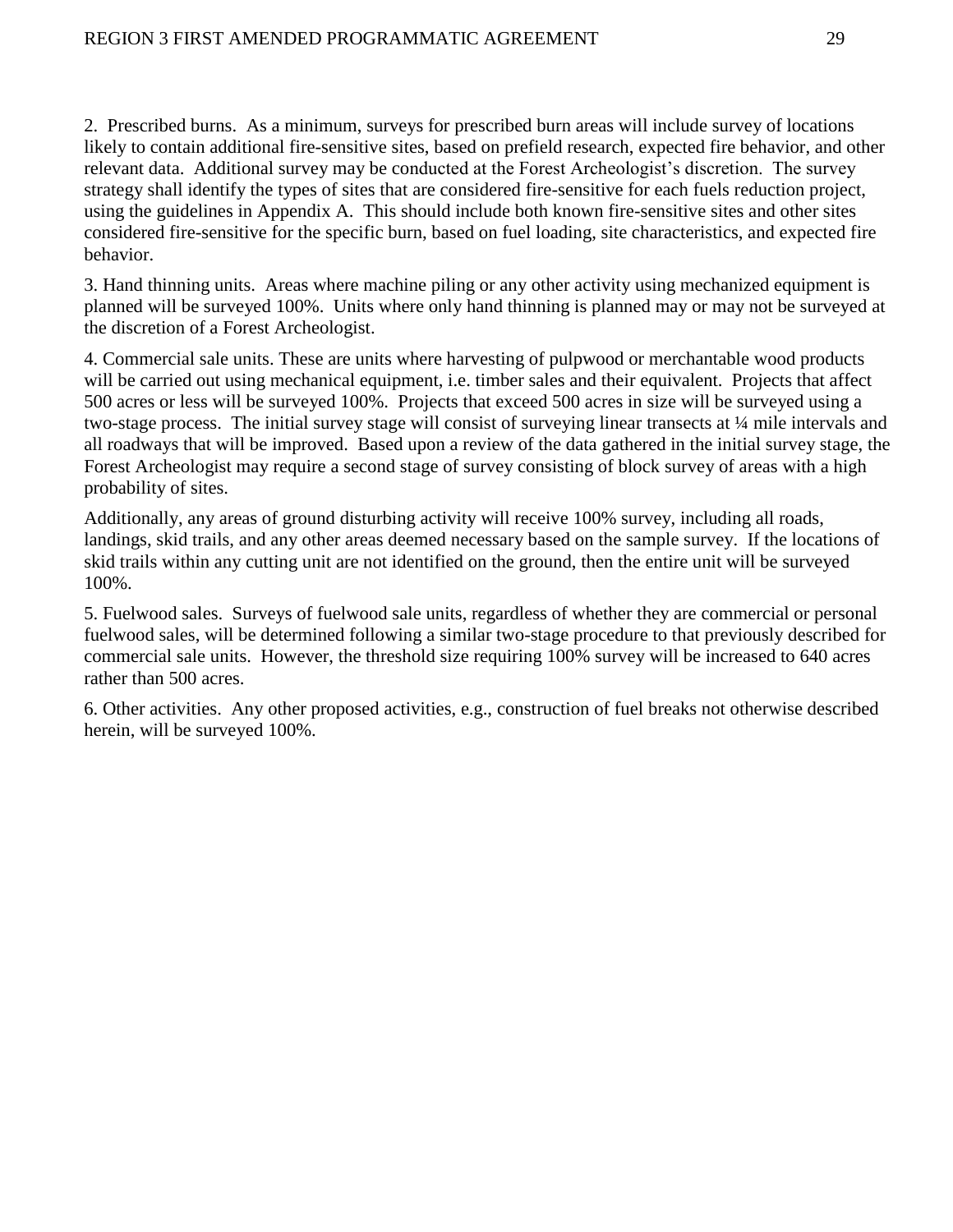## APPENDIX D ATTACHMENT 2

## LIST OF FIRE-SENSITIVE SITES

A review of available literature on the effects on fire on cultural resources and on the experience of Forest Service heritage resource specialists and the SHPO indicates that there are two categories of fire-sensitive sites. The first consists of sites long-known to be vulnerable to the effects of even low-temperature fires and/or light fuel loads, such as sites that contain organic materials, exposed wooden architecture, etc. The second group includes sites that have generally been considered to have less risk for fire effects in most situations, including prehistoric and historic sites with deeply buried cultural deposits; prehistoric and historic artifact scatters; and prehistoric and historic sites with non-flammable surface features. However, depending on field conditions -- especially fuel loading -- as well as specific site characteristics and expected fire behavior, these other site types may be fire-sensitive in certain fuels reduction projects.

Known Fire-Sensitive Site Types in the Southwestern Region:

- Historic sites with standing, or down wooden structures or other flammable features or artifacts
- Rock art sites (depending on rock type, exposure, fuel type, and fuel loading)
- Cliff dwellings
- Prehistoric sites with flammable architectural elements and other flammable features or artifacts
- Prehistoric sites with exposed building stone of soft or porous material such as volcanic tuff
- Culturally modified trees, including aspen art and peeled/scarred trees
- Certain traditional cultural properties (based on consultation with tribes)

Other Project-Specific Fire-Sensitive Sites:

- Other sites, based on local field conditions and Forest-specific concerns
- Other sites, based on consultation with SHPO staff
- Other sites, based on consultation with fire management staff, fire behavior specialists or fire effects researchers

Forest Archaeologists will use site assessment and monitoring data, and will consult with fire management staff, to identify known and other project-specific fire-sensitive sites for individual Forests or project areas. Fire-sensitive sites officially determined ineligible for the National Register of Historic Places do not require protection under Section 106.